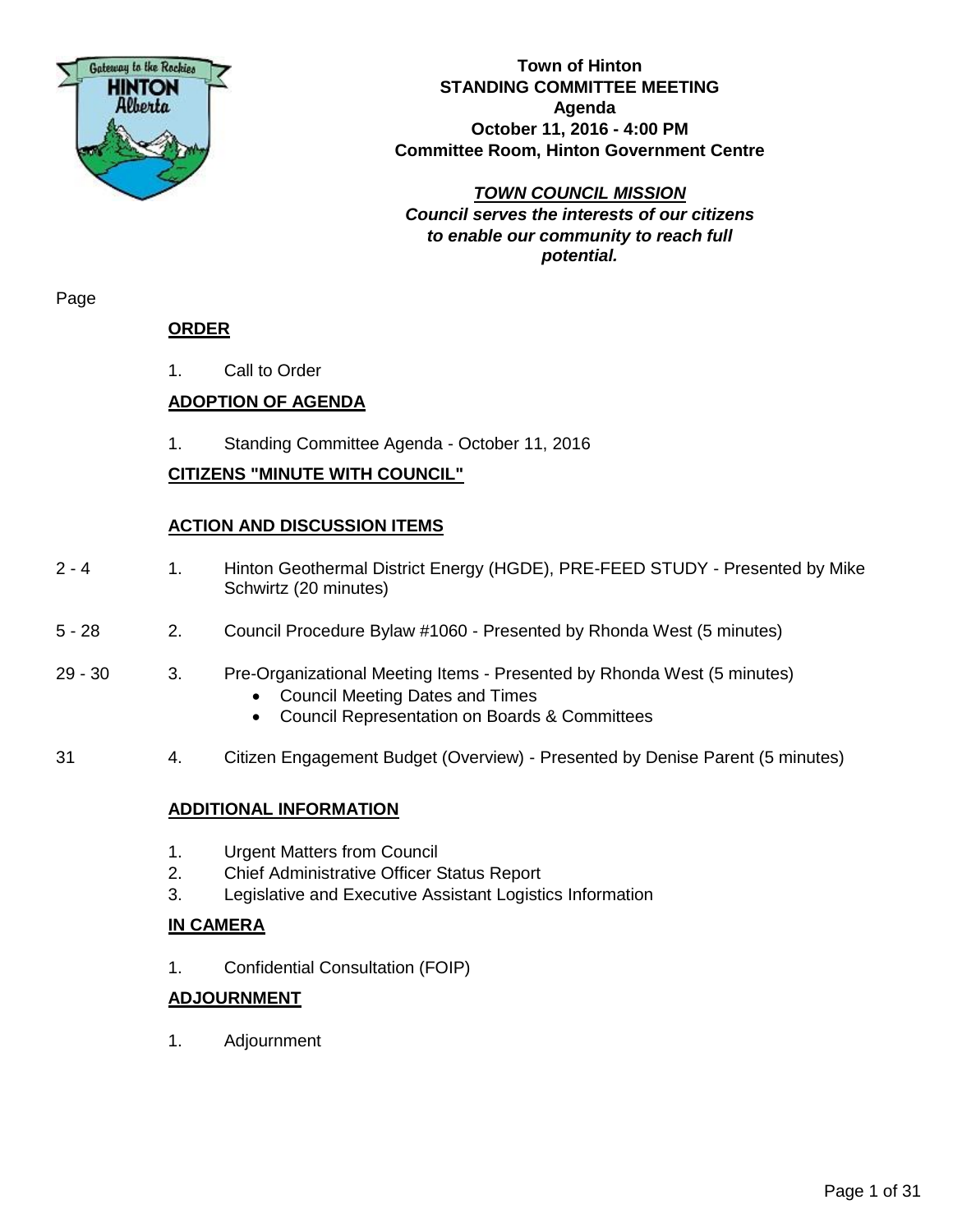

# **TOWN OF HINTON DIRECTION REQUEST**

**DATE**: October 7, 2016

# **TO: STANDING COMMITTEE MEETING OF OCTOBER 11, 2016**

**FROM:** Mike Schwirtz, Chief Administrative Officer

# **RE**: **HINTON GEOTHERMAL DISTRICT ENERGY (HGDE), PRE-FEED STUDY**

#### **Purpose**

Administration is seeking direction from Council to provide \$225,000 from our Automated Traffic Enforcement (ATE) reserve to fund the Pre-FEED study to determine the feasibility of the Hinton Geothermal District Energy Project (HGDE).

#### **Issue/Background Information**

On September 20, 2016, the Town of Hinton announced a partnership with Epoch Energy to advance Hinton Geothermal District Energy in our region; an innovative district energy heating system leveraging heat energy from deep, hot reservoirs in the Hinton area as well as a future goal of geothermal power generation.

Pre- feasibility work has been ongoing and managed by Epoch Energy, with input from the Town of Hinton, and has included meetings with key stakeholders and potential partners. The Town has entered into a Letter of Intent with Epoch Energy and to move the project forward: we are now at the feasibility stage (Pre-FEED Study), of the project. The Pre-FEED Study, is required to finalize the scope of the district heating facilities, develop a detailed capital and operating cost model, and confirm the economic viability of Hinton Geothermal through a comprehensive financial model.

Phase one of the pilot project includes heating many Town-owned buildings, potentially the Hinton Training Centre, and a local high school. Future phases will explore expanded commercial, institutional and possible residential use of geothermal heat.

#### **Administration Comments on Situation**

The Study will cover the characteristics of the geothermal resource, candidate gas wells to be repurposed, likely Project development activities, budgetary costs, timelines and other pertinent project matters. The Study will discuss heat potential based on a review of published and proprietary information in accordance with the Canadian Geothermal Resource Code. Resource production, distribution system and customer service capital requirements will be assessed with Class 5 budgetary cost estimates. A Phase One project economic analysis will be provided with levelized cost and scenario sensitivities.

The Study will identify options, risks and opportunities with financial implications.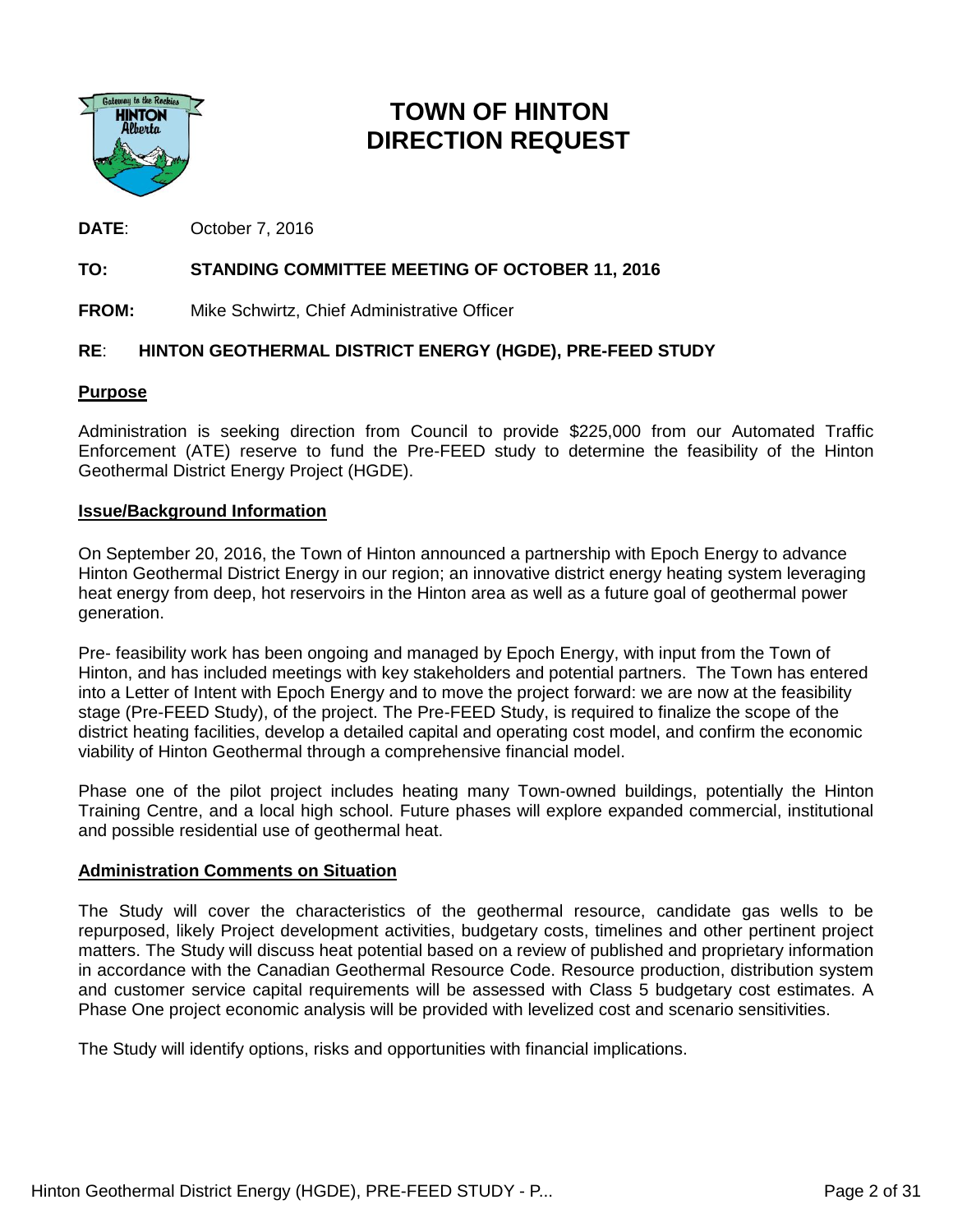#### **Study Overview:**

The Study will address resource prospectivity, provide a Class 5 estimate of the costs of resource production facilities, estimated operating costs and identify risks and opportunities relative to both capital and operating costs. The Study will address regulatory requirements and suggest a Project upstream development schedule.

#### *Midstream Project - District Energy System*

The Study will make a Class 5 cost estimate of the distribution facilities, estimated operating costs and identify risks and opportunities relative to both capital and operating costs. The Study will address regulatory requirements and suggest a midstream project development schedule.

#### *Downstream Project - Customer Energy Services*

The Study will make a Class 5 cost estimate of the interconnection facilities and HVAC replacement equipment recommended to receive service from the distribution system, estimate operating costs and identify risks and opportunities relative to both capital and operating costs. The Study will tier prospective customers based on a hierarchy of heating systems, estimated conversion costs, operating savings, thermal load and load profile, each after correlating potential efficiency retrofit improvements. The Study will provide energy efficiency audits of each of the nine proposed customer buildings to suggest potential energy savings options. The Study will address regulatory requirements and suggest a downstream customer interconnection project development schedule.

#### *Project Financial Assessment*

The Study will provide a pretax unlevered financial analysis of the Project with simple payback, rate of return and levelized cost of service outputs.

#### **Study Deliverables:**

The Study will analyze and summarize the characteristics of the resource to be produced, the oil and gas wells to be repurposed or new for-purpose geothermal production and/or injection wells to be drilled, the preferred means to contract these activities, process, budgetary costs, timelines and other pertinent project matters. The preliminary assessment of heat potential will be in accordance with the Canadian Geothermal Resource Code. The distribution system and stakeholder service matters will be defined and assessed with timelines and Class 5 budgetary costs. An economic model for the entirety of a first phase geothermal district energy project will be provided with levelized cost and scenario analysis.

#### **Project Timeline/Completion**

It is difficult to predict the beginning in time and duration of time required to complete each of the multiple Study tasks within the several subproject (upstream, midstream, downstream) swim lanes. The significant unknowns are relative to technical matters and the engagement of necessary project stakeholders. As a matter of example, the time required for engagement with oil and gas field operators cannot be perfectly predicted. Geothermal repurposing technical matters and the number of wells to be evaluated remain to be determined. Further, the companion regulatory engagement is an open ended process.

It is expected that the Study work will take approximately 90 days to complete (assuming reasonable stakeholder engagement) and up to 30 days to document. Epoch is prepared to begin work in October 2016 with an anticipated 1Q17 delivery of the draft Study report.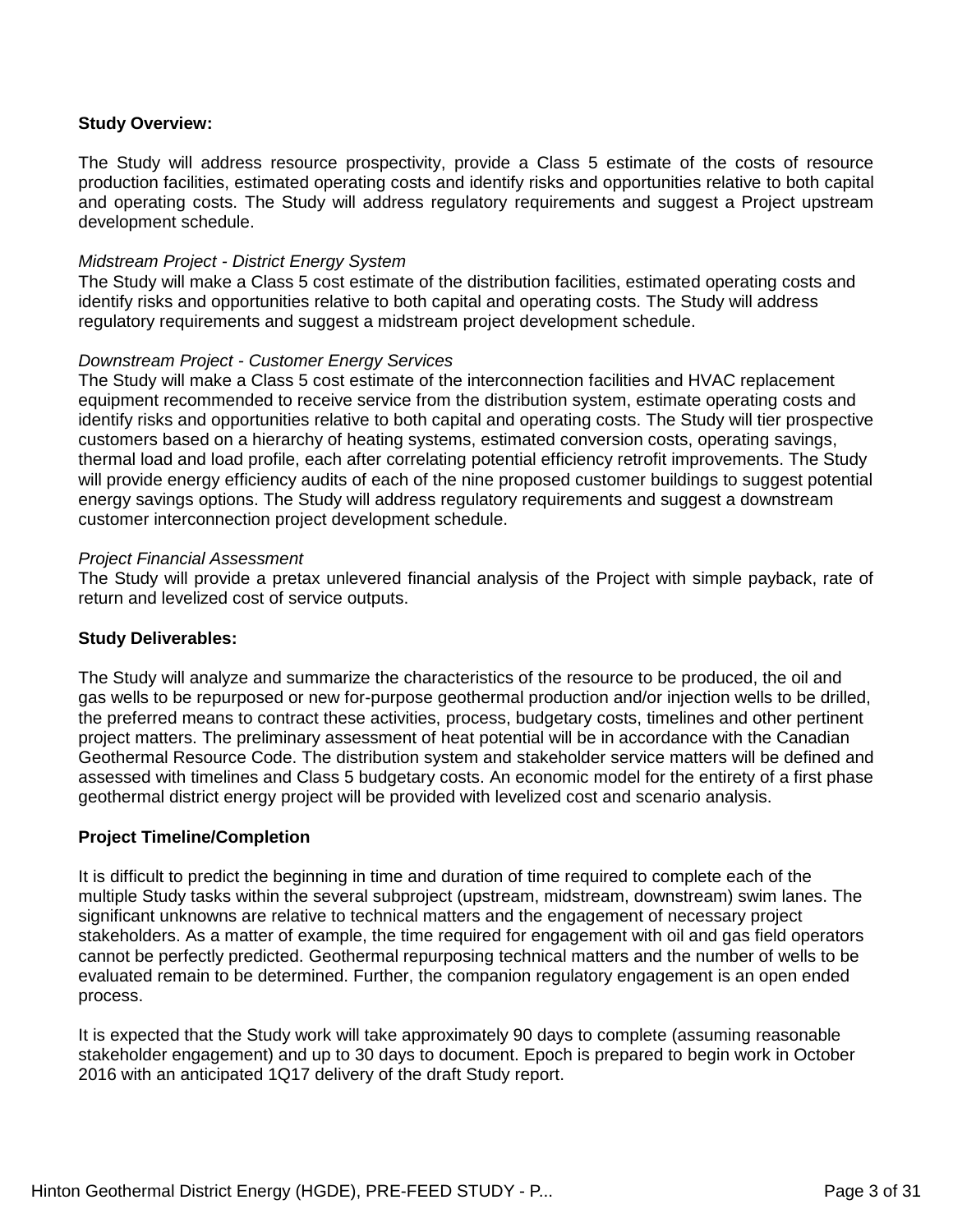# **Estimated Study Cost**

- The budget for the Study is \$225,000
- Study work will be invoiced monthly with the caveats below
- A retainer of \$45,000 at the outset
- Invoices are net 15-days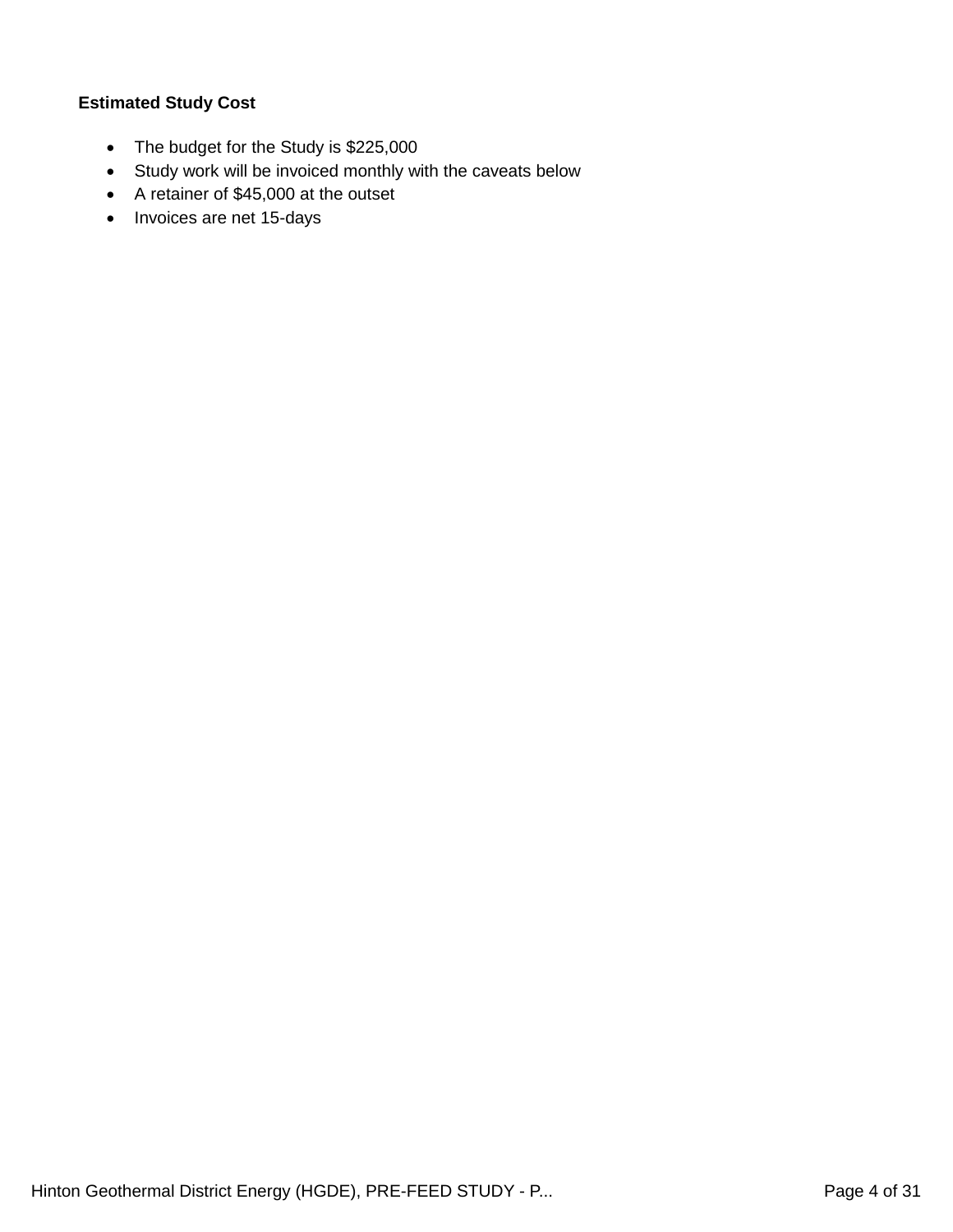

# **TOWN OF HINTON DIRECTION REQUEST**

**DATE**: September 29, 2016

# **TO: STANDING COMMITTEE MEETING OF OCTOBER 11, 2016**

**FROM:** Rhonda West, Executive & Legislative Assistant

**APPROVED BY:** Mike Schwirtz, Chief Administrative Officer

#### **RE**: **COUNCIL PROCEDURE BYLAW #1060**

#### **Purpose**

This item is before Council to seek direction on any changes to Council Procedure Bylaw #1060.

#### **Issue**

Councillor Taylor served a Notice of Motion brought forward for review at the Regular Meeting of Council on September 20, 2016 with respect to changing parts of Section 27 – Administrative Inquiries. The following motion was passed by Council:

**MACKIN - That Council direct Administration to amend the current Council Procedure Bylaw to include a process whereby if a Councillor requests information providing the rationale for that request (relevancy behind request) that would require it to be provided In Camera, then the Chief Administrative Officer shall provide that information to all council members In Camera at the next council meeting following the request - for discussion at the October 11, 2016 Standing Committee meeting.**

#### **CARRIED**

#### **Administration Comments on Situation / Options**

The MGA states that a council may adopt bylaws in relation to the establishment, function, procedure and conduct of council. Council Procedure Bylaw #1060 was passed September 21, 2010 and has undergone four (4) amendments. Administration takes pride in the procedure bylaw in that the bylaw goes beyond the standard requirements of procedure and conduct and establishes the following principles of good governance:

- Requests for information are made in a public forum
- All councilors receive the same information at the same time
- All information is public unless it falls under the exceptions outlined in the FOIP Act
- The current bylaw is in compliance with provincial legislation

Administration has reviewed Section 27 – Administrative Inquiries – and proposes the following amendments: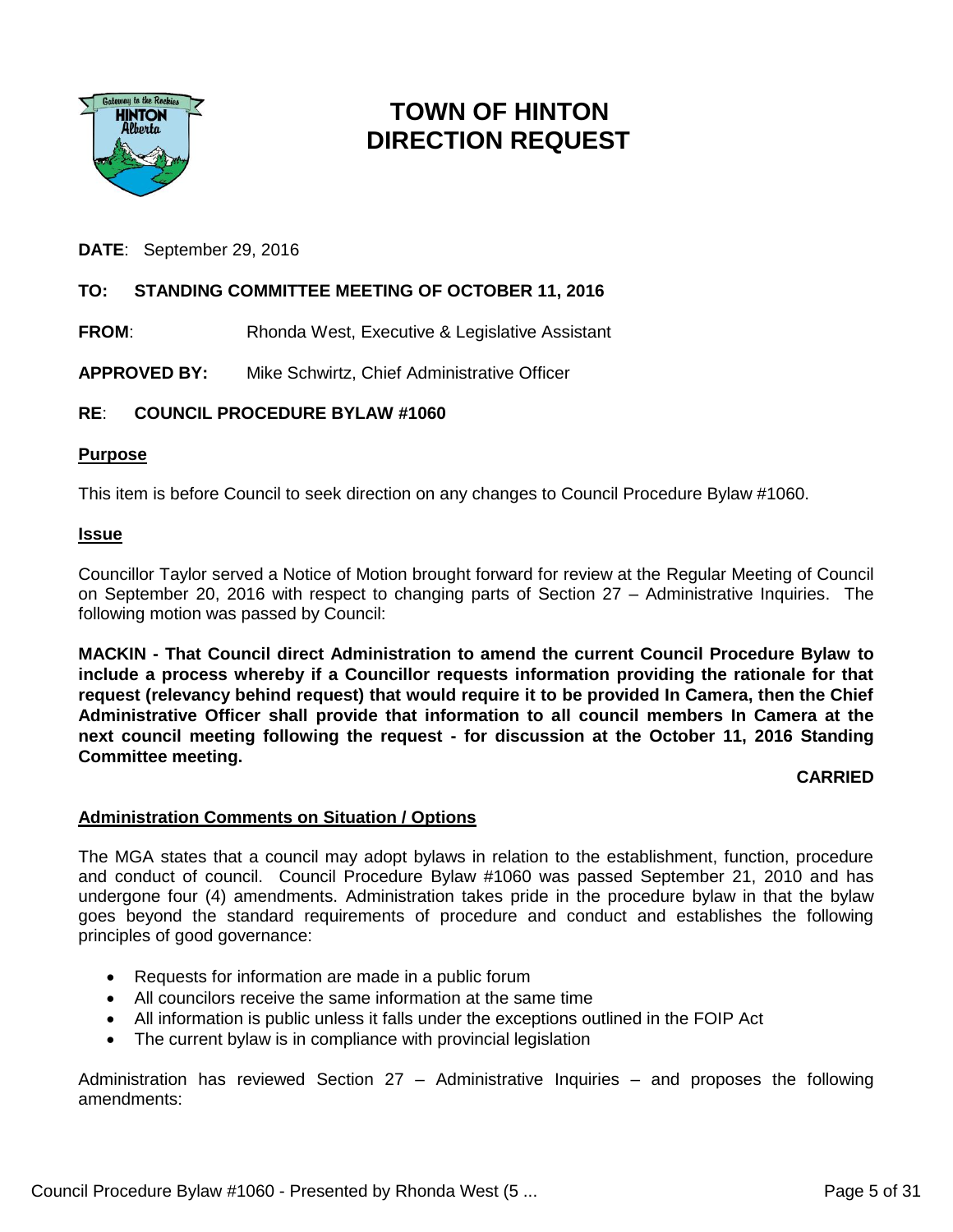#### Section 27 – Administrative Inquiries

*1) A Councillor wishing to request information from the Chief Administrative Officer shall present it as an Information Request.*

(Information Request would be included in the definitions section as: *"Information Request" is an inquiry at a council meeting or which may require some interpretation of current bylaws, policies, procedures or budget, but which can be responded to within ten (10) business days of the request.*

*2) If the Chief Administrative Officer is unable to answer the information request at the same meeting, the Chief Administrative Officer will forward the request to the appropriate official or Town department for a response.*

*3) Unless the information request specifies that the Councillor wishes the information to appear on a subsequent agenda, the response to the information request will be forwarded directly to all Councillors.*

*4) An information request from a Councillor where the Chief Administrative Officer determines:*

- *a) has political, budgetary or policy impacts; and/or*
- *b) involves a significant amount of administrative time and resources to effectively respond to;*

*requires a resolution of Council to approve before any work is initiated.*

*5) A Councillor who makes an information request for information that falls under one of the exceptions to disclosure as set out in the Freedom of Information and Protection of Privacy Act, shall provide the rationale for that request.*

*6) In response to an information request made under Section 27( 5), the Chief Administrative Officer shall provide the information to all council members at an In Camera session at the next council meeting following the request.*

*7) If a Councillor who has made an information request wishes to withdraw the request, at the appropriate time on the agenda that Councillor shall so inform council.*

#### **Administration's Conclusion / Proposed Direction**

Administration would incorporate "Information Requests" to the Regular and Standing Committee agendas. This would provide Council members a consistent opportunity to obtain information about the operation and affairs of the municipality while maintaining open and transparent procedures of governance.

Administration will bring a revised Council Procedure Bylaw based on the direction provided by Council to the Regular Meeting of Council of October 18, 2016 for formal review.

#### **Chief Administrative Officer Comments**

These recommended amendments to the current bylaw are consistent with the principles outlined in this report. This administration has and will continue to support open and transparent operations.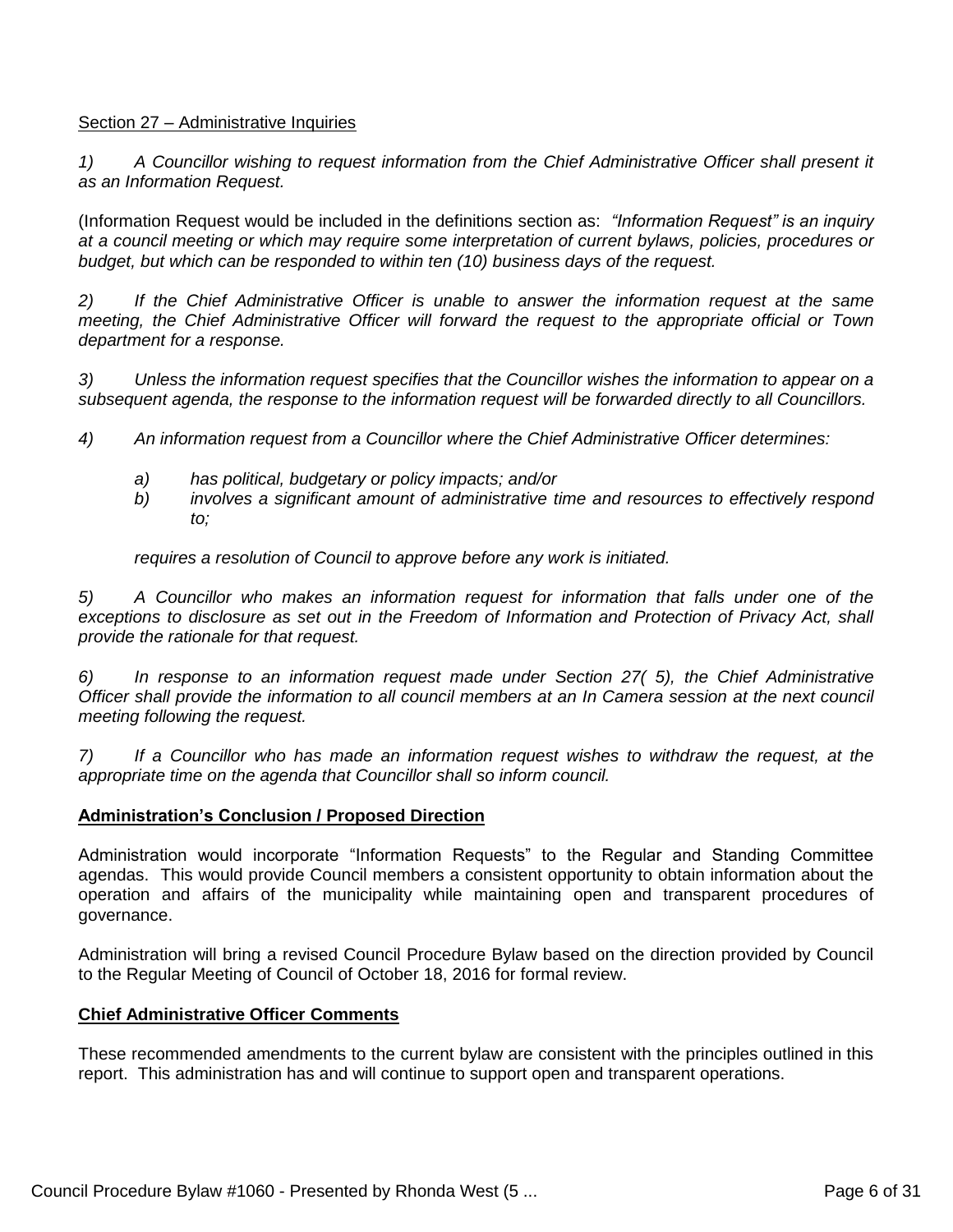

#### **TOWN OF HINTON BYLAW #1060-3** BYLAW OF THE TOWN OF HINTON IN THE PROVINCE OF ALBERTA FOR THE ORDERLY PROCEEDINGS OF COUNCIL MEETINGS AND THE TRANSACTING OF BUSINESS BY COUNCIL OF THE TOWN OF HINTON

**WHEREAS** it is Council's desire to establish and follow a process and procedure of municipal governance that reflects an open, transparent government where decisions are made after all information has been provided;

NOW THEREFORE the Council of the Town of Hinton, in the Province of Alberta, duly assembled and under the powers conferred upon it by the Municipal Government Act, RSA 2000, Chapter M-26, and amendments thereto, enacts as follows:

#### 1) Title

1) This bylaw may be cited as the "Council Procedure Bylaw".

# 2) Definitions

In this bylaw:

"Act" means the Municipal Government Act, R.S.A. 2000, c. M-26, any regulations thereunder, and any amendments or successor legislation thereto;

"Adjourn" used in relation to any meeting, except a public hearing, means to terminate the meeting;

"Administrative Inquiry" is a request from a member of Council to the administration for the future provision of information;

"Agenda" is the items of business of a meeting and the associated reports, bylaws or other documents:

"Chair" means the Mayor, Deputy Mayor or other person who has authority to preside over a meeting;

"Conflict of Interest" refers to a Council member:

- Who has a personal interest which would conflict with his or her obligation as a member of Council to fairly consider a matter before Council; or
- Whose ethical integrity of the Council member may be in doubt if that Council member was to participate in the consideration of the matter before Council.

"Council" is the municipal Council of the Town of Hinton;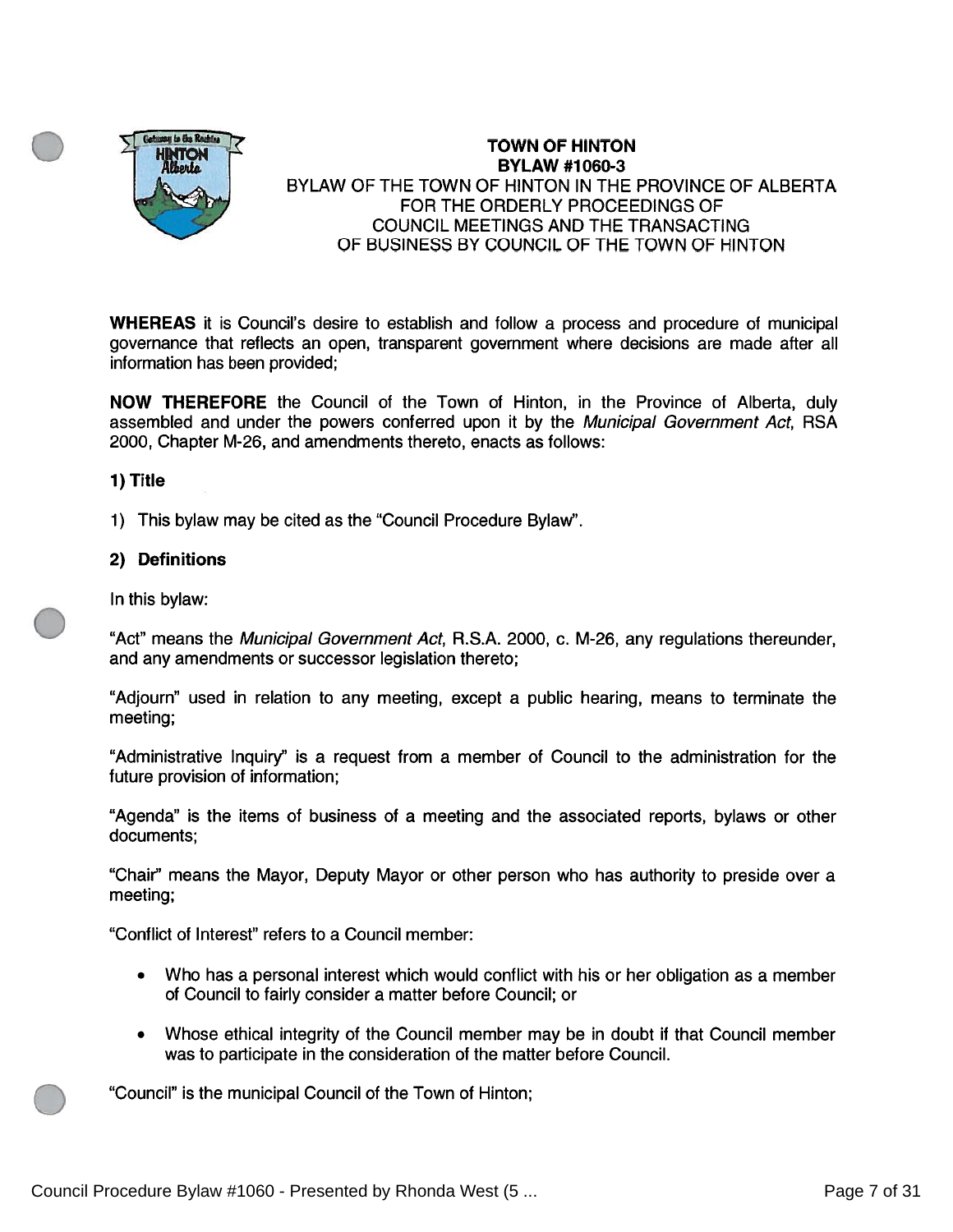#### Page 2 of 21 Bylaw #1060 - Council Procedure Bylaw

"Council Meetings" are: Regular, Standing Committee, Organizational and Public Hearing meetings of Council;

"Councilor" is a member of Council who is duly elected and continues to hold office;

"General Election" means an election held in the Town to elect the members of Council as described in the Local Authorities Election Act,

"In Camera" means a meeting closed to the public at which only Councilors and other persons specified by council may attend at which no resolution or bylaw may be passed, except a resolution to revert to a meeting held in public;

"Inaugural Meeting" means the organizational meeting immediately following the general election;

"Legislative Authority" means the Director of Corporate Services or their designate;

"Mayor" means the chief elected official of the Town of Hinton within the meaning of the Municipal Government Act and is a member of Council;

"Member" means a member of Council duly elected and continuing to hold office, or a member of a Committee duly appointed by Council;

"Minutes" are the record of decisions of a meeting;

"Orders of the Day" means a requirement that the chair return to the pre-determined agenda, including adjourning at the pre-determined time, unless a motion to extend the discussion occurring at that time or a motion to extend the meeting is adopted;

"Pecuniary Interest" means a pecuniary interest pursuant to Section 169 to 173 of the Municipal Government Act,

"Point of Information" is a question to obtain information on the procedures of Council to assist a member to:

- make an appropriate motion; a)
- raise a point of order;  $b)$
- understand the procedure, or:  $\mathsf{C}$
- understand the effect of a motion.  $\mathbf{d}$

"Point of Interest" means a request from a Council member to share a comment, information, or commendation about an individual, group, organization or event;

"Point of Order" means a request that the chair enforce the rules of procedure;

"Point of Privilege" is not related to the business on the floor and enables a member to interrupt business on the floor to state an urgent request relating to the comfort, conduct, dignity, safety, or reputation of the organization or any individual member;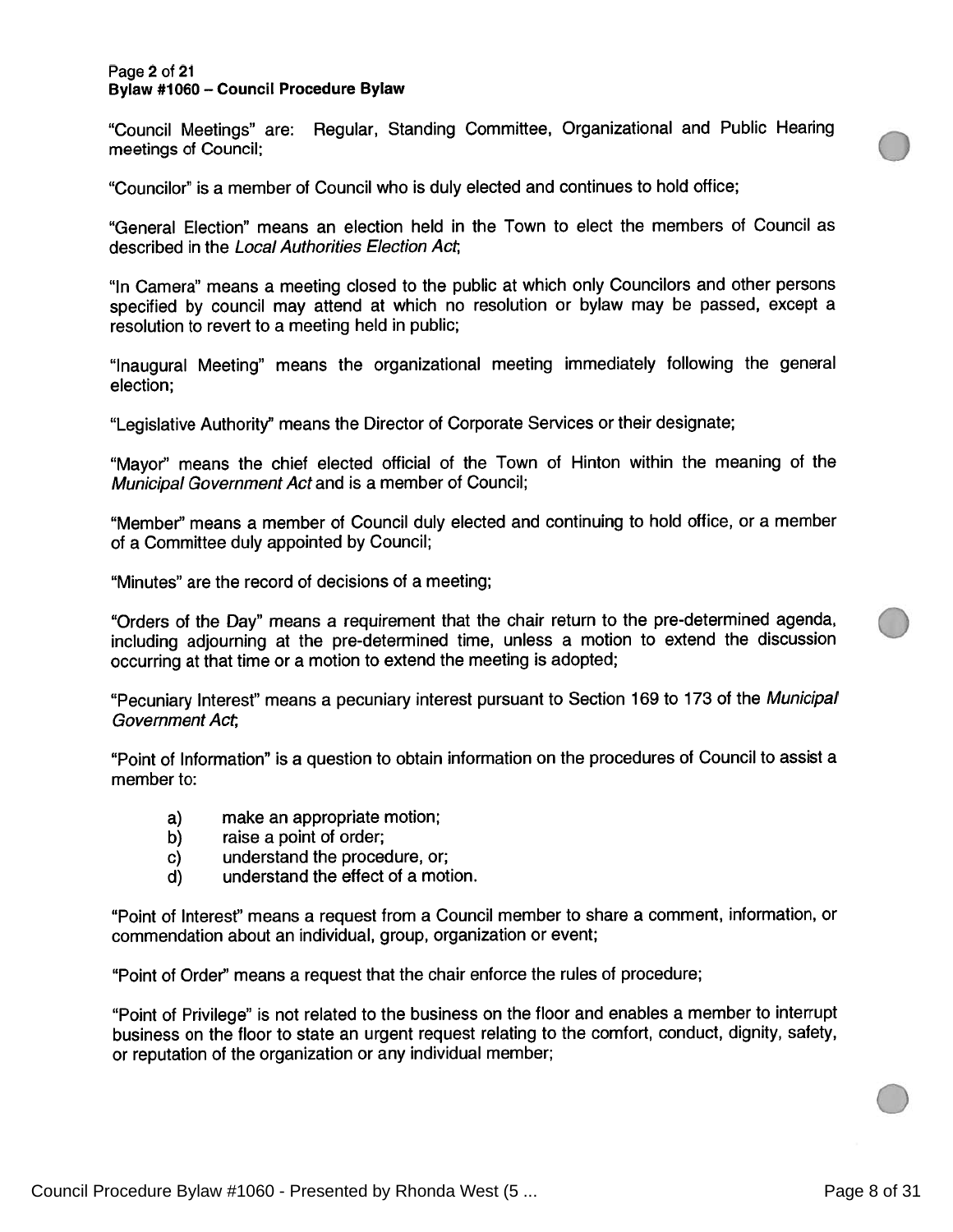"Postpone" means to delay the consideration of any matter, either:

- a) to later in the meeting;
- b) to a specified time and/or date:
- c) until the occurrence of an event: or
- d) indefinitely.

"Public Hearing" means a meeting or portion of a meeting that council is required to hold for statutory hearings;

"Quorum" is the minimum number of members that must be present at a meeting for business to be legally transacted;

"Recess" means to take a short break in the order of business or an agenda item of a meeting with the intent of returning to that order of business or agenda item at the same meeting;

"Reconsider" means a motion made by a member who voted on the prevailing side of a motion adopted by council with the purpose of retaking the vote on a motion dealt with earlier in that same meeting:

"Refer" means to send a pending motion or agenda item to a council committee or administration for investigation and report:

"Renew" means to bring forward to a later meeting a previously defeated motion;

"Rescind" means to bring forward to a later meeting a previously successful motion with the intent of revoking the original motion;

"Resolution" can also be referred to as a motion;

"Standing Committee" means a committee comprised of all Councilors that conducts itself as a committee of Council;

"Table" means to set a matter aside until a majority decides to address the item again by means of a motion to lift from the table;

"Town Manager" means the chief administrative officer of the Town of Hinton within the meaning of the Municipal Government Act, or their designate;

"Two-Thirds Vote" means a favourable vote made by five of seven, four of six, three of five and three of four members.

#### 3) Application and Interpretation

- 1) This by law shall apply to council meetings.
- 2) The precedence of the rules governing the procedures of council is:
	- a) the Act,
	- b) other provincial legislation;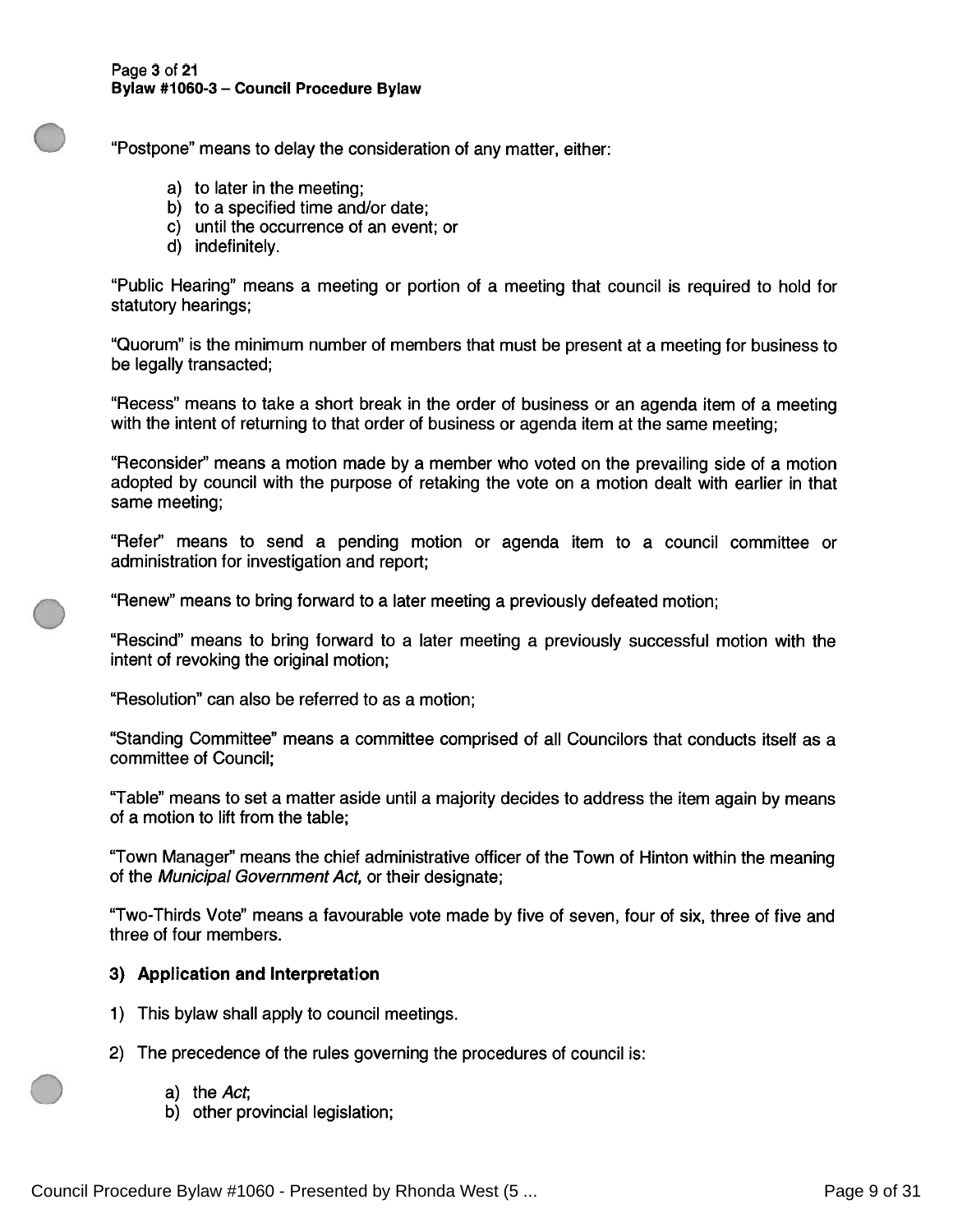#### Page 4 of 21 Bylaw #1060-3 - Council Procedure Bylaw

- c) this bylaw; and
- d) Robert's Rules of Order.
- 3) Council may waive all or part of the provisions of this bylaw for a meeting, if the Councilors present vote unanimously to do so.

#### 4) Titles of chief elected official and other councilors

The chief elected official for the Town of Hinton within the meaning of the Municipal Government Act, is to have the title "Mayor" and a Councilor is to have the title "Councilor".

#### 5) Council Meetings

- A. Regular Council Meetings
	- 1) Unless council by resolution from time to time otherwise determines, regular meetings shall be held in the Government Centre Council Chambers on the first and third Tuesday of each month beginning at 5:00 p.m. For the months of July and August of each year, there shall be one regular meeting of council held on the third Tuesday of each month.
	- 2) Council meetings shall adjourn within three (3) hours of commencement unless members of council by a two-thirds majority vote, agree to an extension of time.
	- 3) When the date of a regular council meeting falls on a Legal Holiday, the date of the meeting shall be changed to an alternative date by resolution of council, at the regular meeting prior to the Legal Holiday.
- **B.** Standing Committee Meetings
	- 1) Unless council by resolution from time to time otherwise determines, standing committee meetings shall be held in the Government Centre Committee Room on the second and fourth Tuesday of each month beginning at 4:00 p.m. For the months of July and August of each year, there shall be one standing committee meeting of council held on the second Tuesday of each month.
- C. Organizational Meeting
	- 1) An organizational meeting will be held each year in accordance with the requirements established in the Municipal Government Act.
	- 2) At the annual organizational meeting, Council will:
		- a) make citizen appointments to Boards & Committees;
		- b) review and formalize the Mayor's recommendation of the appointment of councilors to committees of council;
		- c) conduct other business as identified within the organizational meeting agenda.
	- 3) At the organizational meeting immediately following a general municipal election, the Town Manager shall chair the meeting until the Mayor has taken the oath of office.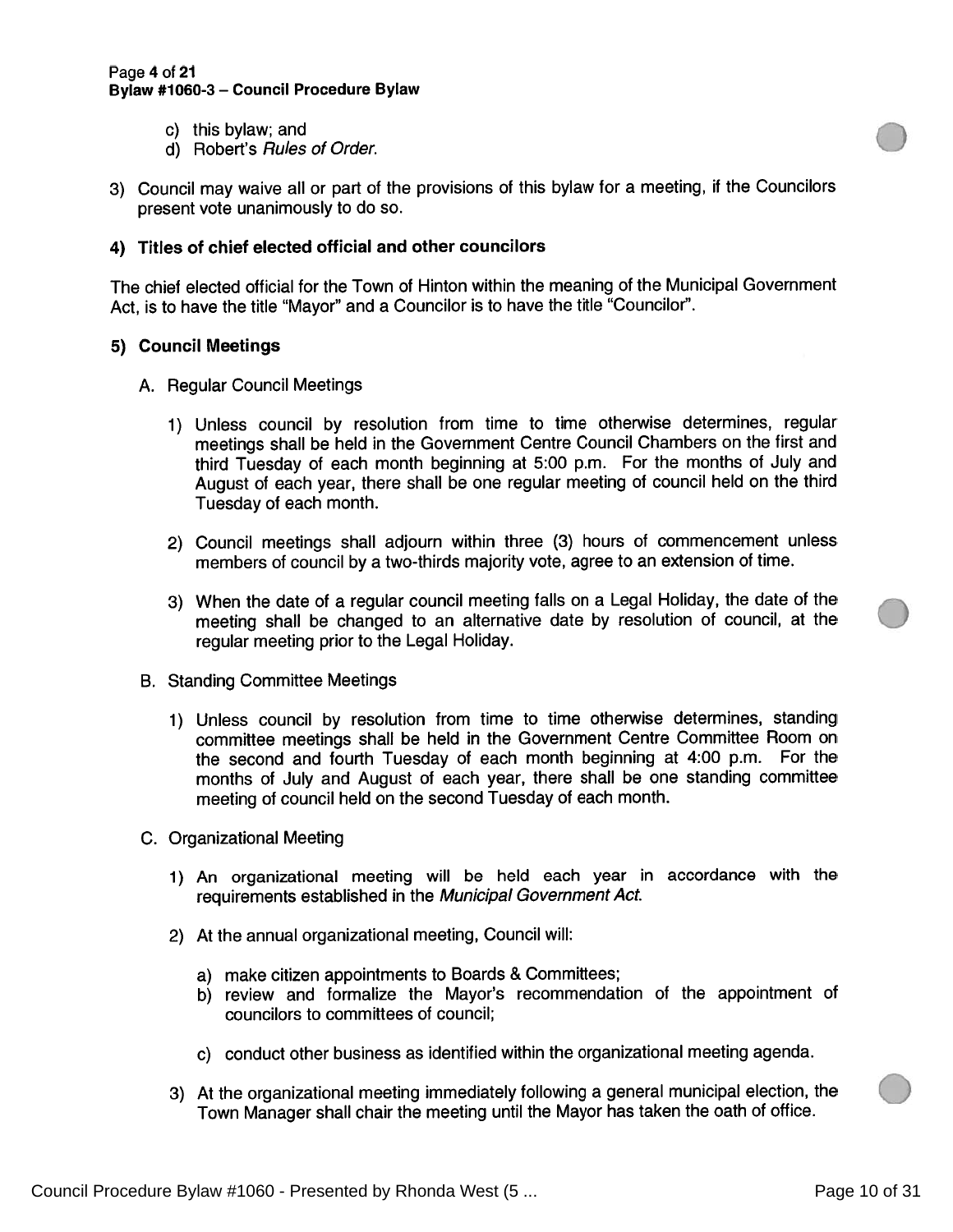- 4) As the first order of business at the organizational meeting immediately following a general municipal election, each councilor shall take the prescribed oath of office and affirm the Code of Conduct, as approved from time to time, in addition to those items in Section 5 (C).
- D. Public Hearings
	- 1) Public hearings are held in conjunction with and prior to the regular Council meeting.
- E. Seating in Chambers
	- 1) Selection of Council seating in Chambers after each general municipal election shall be determined based on previous experience as a councilor. In the event of a tie, the determining factor for sequence of choice will be total votes received in the municipal election.

#### 6) Meeting through Electronic Communications

- 1) Councilors may attend a council meeting by means of electronic communications.
- 2) A councilor may attend a council meeting by means of electronic communications no more than 1/3 of the total council meetings per year.
- 3) A Councilor shall only be permitted to attend a meeting by means of electronic communications if the location in which the meeting is to be held is equipped in a manner such that enables all Councilors participating in the meeting to watch or hear one another.
- 3) A Councilor attending a meeting by electronic communications is deemed to be present at the meeting for whatever period of time the connection via electronic communications remains active.
- 4) The Mayor or Deputy Mayor shall announce to those in attendance at the meeting that the Councilor is attending the meeting by means of electronic communications.
- 5) When a vote is called, Councilors attending by means of electronic communications shall be asked to state their vote only after all Councilors present in the meeting have cast their votes by a show of hands.

#### 7) Notice of Council Meetings

- 1) Council, by resolution, may change the frequency, time, date or location of any meeting.
- 2) Notification of calling additional, a change in time, date or location, or cancellation of any meeting of Council, or the establishment of a special meeting of Council will be provided to the public by:
	- a) posting a notice on the Town of Hinton website; and
	- b) posting a notice on the public notice board at Government Centre; or
	- d) newspaper or radio advertisement or announcement.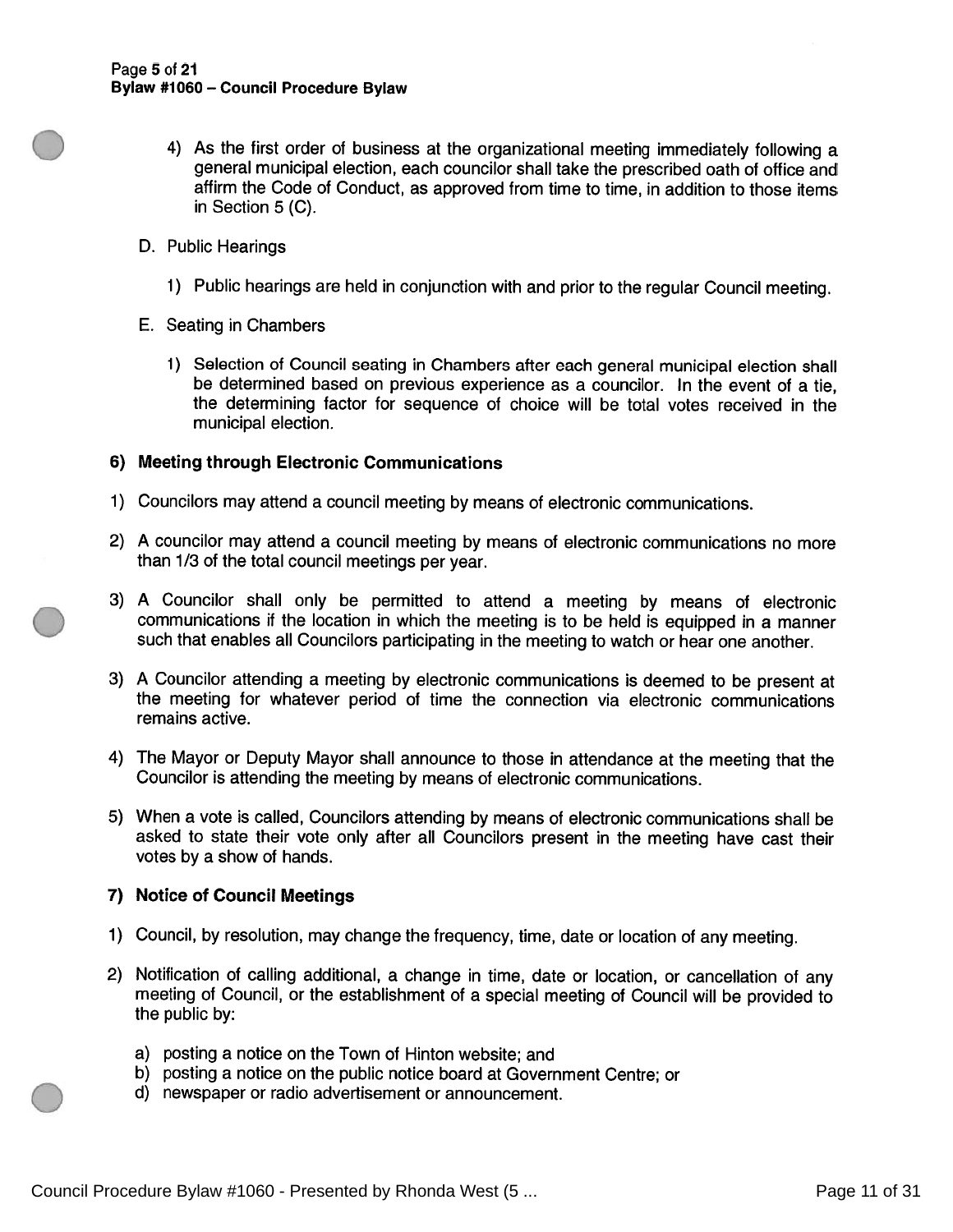MGA - Section 193 - The municipality must give 24 hours notice of the change of date, time or place of a regularly scheduled meeting to councilors and the public.

#### 8) Quorum

- 1) Quorum of Council is a majority of council members.
- 2) If quorum is not achieved within 15 minutes after the time the meeting was scheduled to begin, the Town Manager will record the names of those present and the meeting will be rescheduled.
- 3) If at any time during a meeting the quorum is lost, the meeting will be recessed and if a quorum is not achieved again within 15 minutes the meeting will be deemed to be adjourned.
- 4) If a council meeting is adjourned for failure to constitute a quorum or due to a loss of quorum, the Agenda for that meeting shall be considered at the next scheduled council meeting, unless a Special Meeting is conducted to complete such business.

#### 9) Chairmanship of Meetings

The Chair:

- 1) Opens, chairs and preserves order in council meetings;
- 2) Decides all questions of procedure;
- 3) Ensures that each Councilor who wishes to speak on a debatable motion is granted the opportunity to do so;
- 4) Determines the speaking order when two or more members of Council or others wish to speak:
- 5) Decide who, aside from Councilors, may address Council;
- 6) Chairman assignments are:
	- a) The Mayor chairs all regular, special and organizational meetings of council;
	- b) The Deputy Mayor chairs all Standing Committee meetings and Public Hearings of council;
	- c) The Deputy Mayor chairs council meetings when the Mayor is absent or unable to act as Mayor and shall have all the powers and responsibilities of the Mayor under this bylaw during the absence or incapacity of the Mayor; and
	- d) In the absence or inability of the Mayor and Deputy Mayor to act, the next member of council scheduled to be Deputy Mayor on the roster shall chair council meetings and shall have all the powers and responsibilities of the Mayor under this bylaw;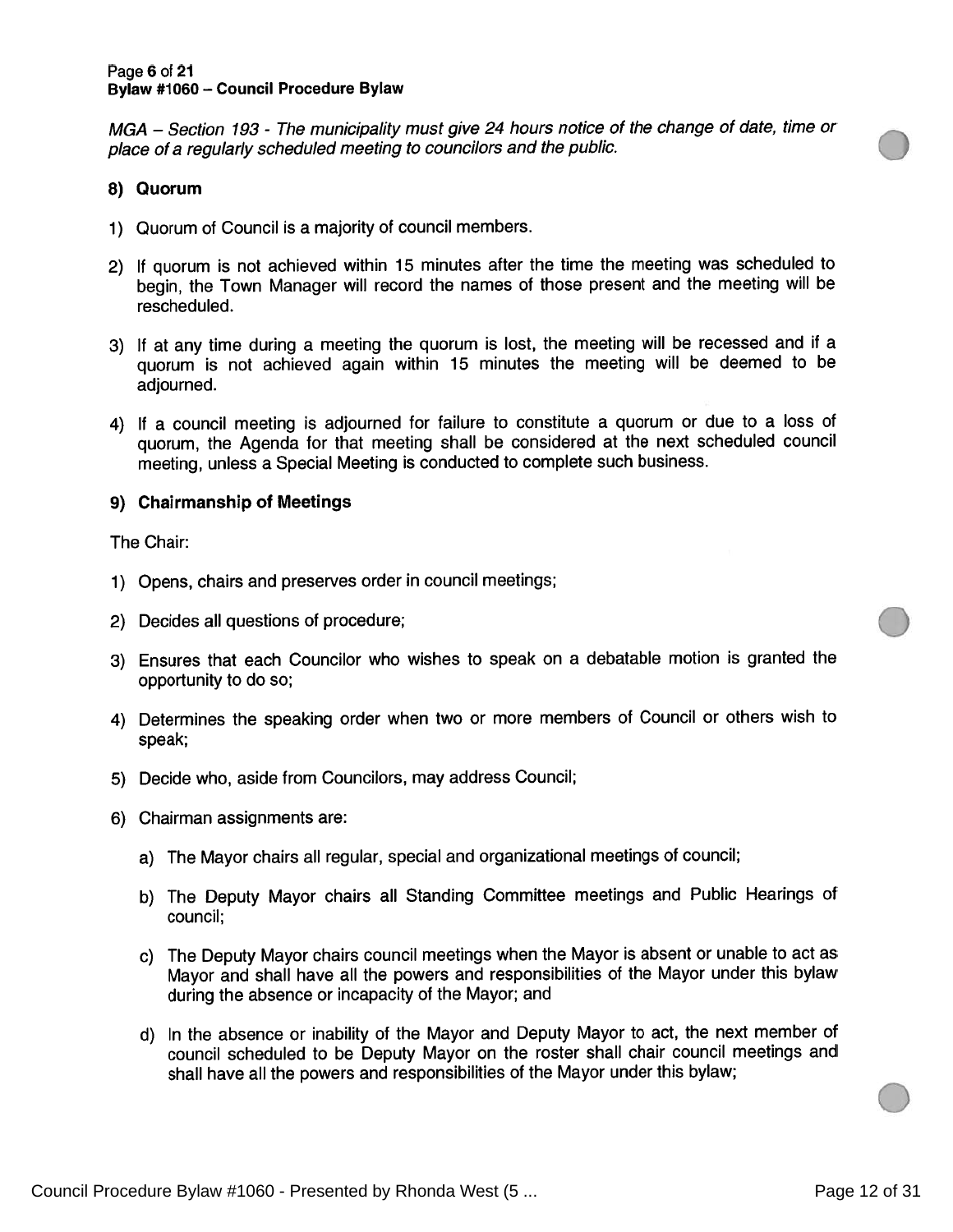e) The Deputy Mayor roster shall be determined by the Mayor and will reflect equally shared responsibilities.

#### 10) Duties of the Town Manager

The Town Manager shall, subject to the Act and the Town Manager's Bylaw:

- a) Provide council with information and advice with respect to the operation of the Town;
- b) Review recommendations for resolutions and make them available to Council:
- c) When requested, provide information and advice to council on procedural matters of council:
- d) Record minutes of the meetings of council and provide secretariat functions for Council meetings;
- e) Review proposed bylaws to ensure compliance with this bylaw and to advise council of the existence of complementary and conflicting provisions in other bylaws.

#### 11) Agenda

- 1) The agenda for each Council meeting is established, reviewed and authorized by the Town Manager and Mayor (or Deputy Mayor in the Mayor's absence).
- 2) All material for inclusion in the agenda shall be completed and added to the electronic agenda package no later than 4:00 p.m. on the Thursday immediately prior to the Tuesday on which the council meeting is held.
- 3) The Town Manager or their designate will distribute the council agenda to council and administration on the Friday prior to the council meeting.
- 4) The agenda and all associated reports, bylaws or other documents (unless they may be withheld under the Municipal Government Act, Freedom of Information & Protection of Privacy Act, or any bylaw or policy dealing with access to information) will be made available to the general public and media representatives on the Friday prior to the council meeting.
- 5) Reports and supplementary materials to items on the agenda that are received too late to be included with the agenda will be made available to council, administration and the media in paper or electronic format as soon as is reasonably possible.
- 6) The first order of business at any council meeting shall be consideration of the proposed agenda and adoption of it, subject to any amendment that council may approve by resolution.
- 7) The order of business at a council meeting shall be the order of the items on the adopted agenda.
- 8) After adoption of the agenda, council may alter the order of the items on the agenda, by majority vote, for convenience of the meeting.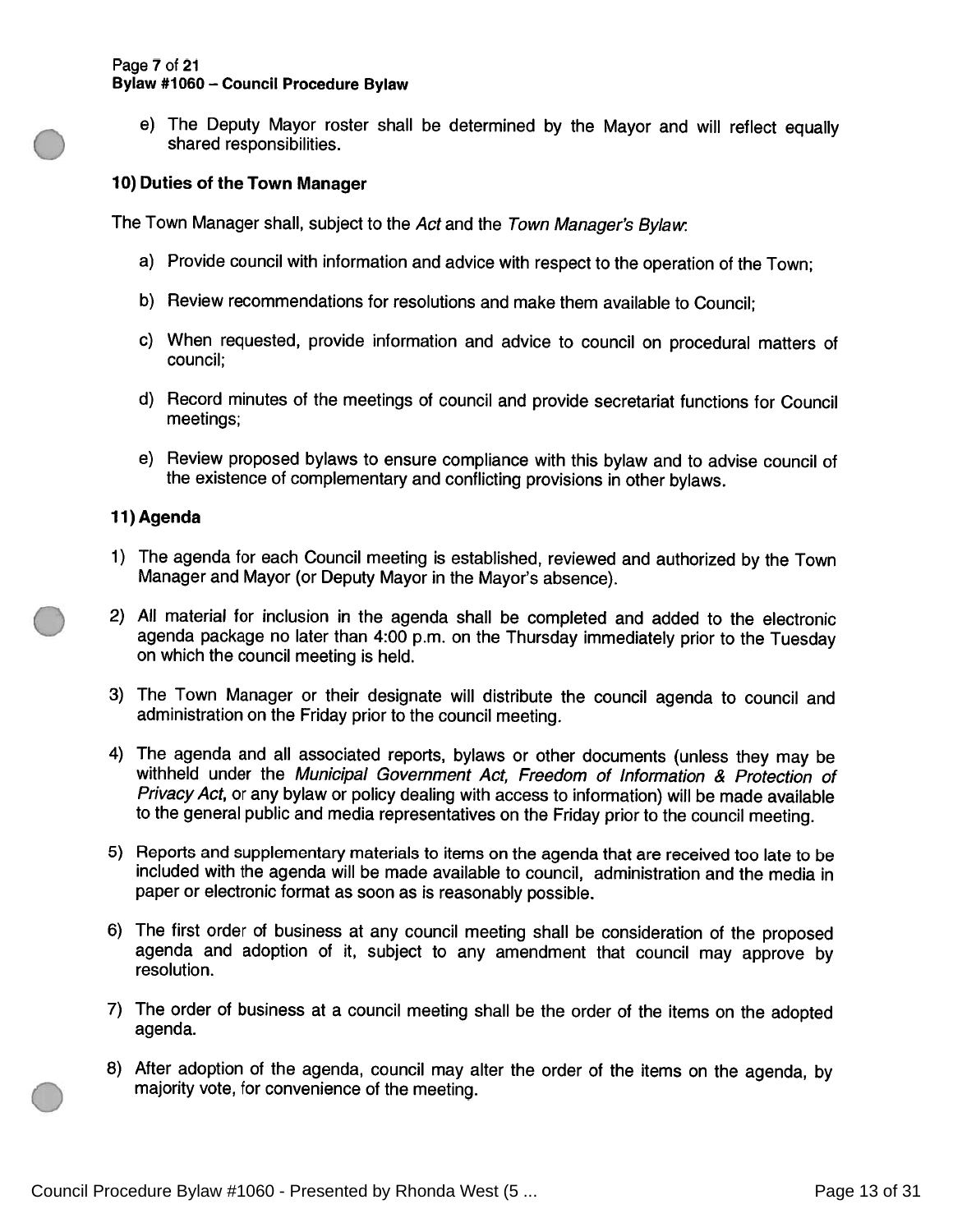#### Page 8 of 21 **Bylaw #1060 - Council Procedure Bylaw**

#### 12) Delegations and Requests to Council

- 1) A person or delegation wishing to make formal representation directly to council at a regular council meeting shall advise the Town Manager no later than 9:00 a.m. on the Thursday before the upcoming regular meeting of council. The written request shall include the contact information of the person wishing to appear before council along with a brief explanation of the subject to be addressed and the specific request to be made to council.
- 2) Delegations may appear at Standing Committee Meetings at the Mayor's and/or Town Manager's discretion.
- 3) Any delegations wishing to submit written material to council must provide an original copy of material to the Town Manager by the agenda deadline of 9:00 a.m. on the Thursday before a council meeting.
- 4) In questioning persons, members of council will ask only questions of clarification that are relevant to the subject of the delegate's session and will avoid repetition. Persons speaking to the subject will be restricted to speaking to the relevant subject matter only.
- 5) Each person or delegation appearing before council shall be limited to a maximum of ten (10) minutes of presentation time unless council extends this time limit by unanimous resolution.
- 6) Council will entertain any questions/concerns from the general public during delegations upon unanimous consent of the council members present.
- 7) A person may not address council on the same matter that has been decided within the previous six (6) months.
- 8) A person may not address council relating to an undecided matter that has or will be the subject of a public hearing.

#### 13) Minutes

- 1) The Town Manager or his or her designate will prepare a written record of all council meetings that includes:
	- a) The names of the members of council present at and absent from the meeting, Town Manager and/or delegated authority and the recording secretary;
	- b) All decisions, other proceedings and outcomes with a disclaimer referring to the agenda package;
	- c) The names of members of the public who speak to an item;
	- d) When the vote on a motion is carried or defeated, the minutes shall reflect "Motion Carried" or "Motion Defeated";
	- e) When a motion is specifically asked to be recorded by a member of council, the minutes shall reflect the number of votes for and against a motion as well as the names of the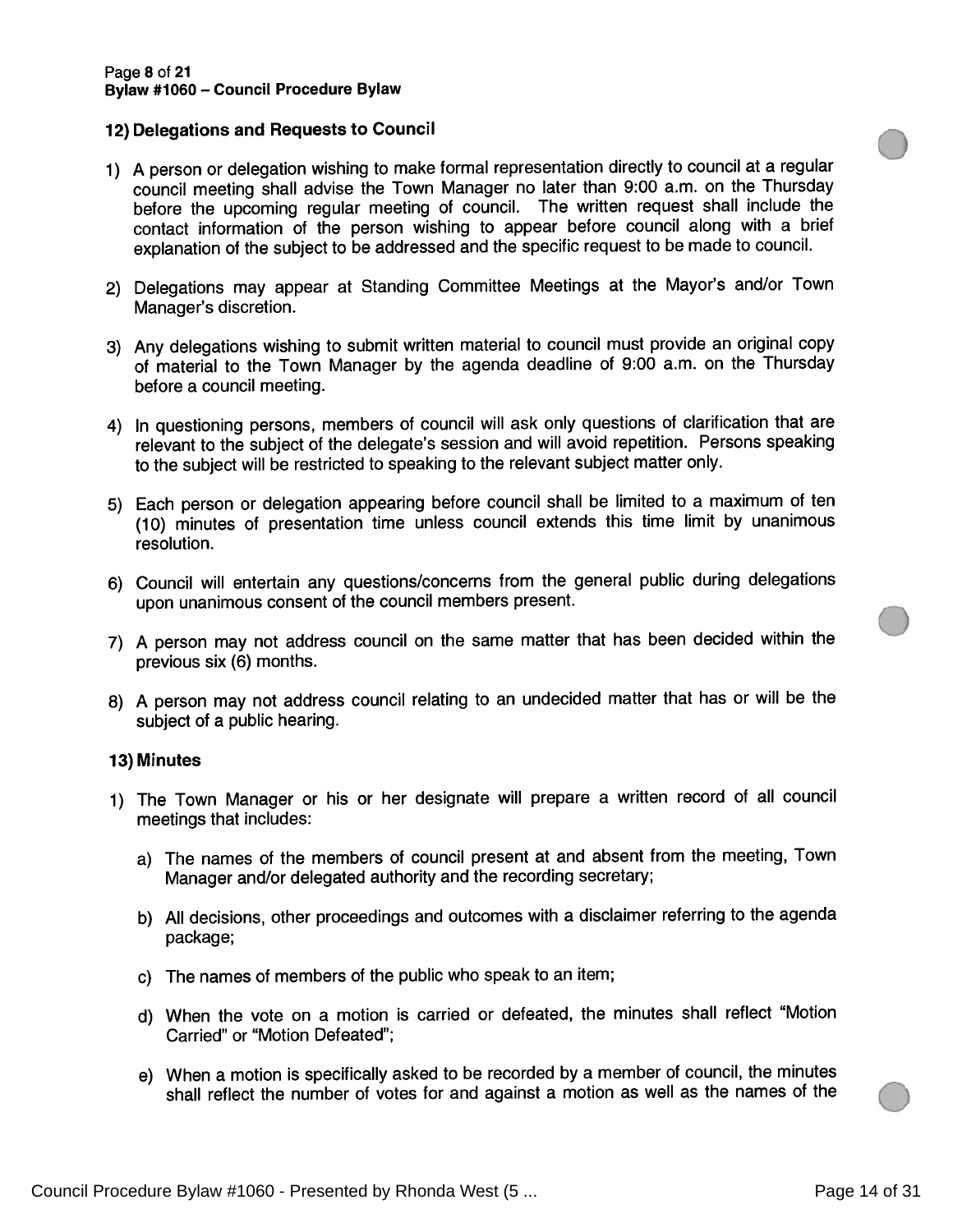members that voted in favour of and the names of those that were opposed to the motion:

- f) Any abstentions made under the Municipal Government Act by any member of Council and the reason for the abstention;
- g) Any abstentions made as a result of a conflict of interest or pecuniary interest and the reason for the abstention:
- h) The signatures of the Chair and the Town Manager or his or her designate;
- i) A summary of any verbal presentations made if/when a copy of written materials provided by the presenter is not in the agenda:
- j) Any council member may request a correction to the minutes before they are adopted and if the meeting chair senses consensus for the change, the corrections are deemed adopted when the motion to adopt the minutes has carried.

#### 14) Proceedings at Meetings

- 1) All discussion at a meeting of Council is directed through the Chair who may be addressed as "Your Worship", "Mayor", or "Mister/Madam Chair".
- 2) When two or more members wish to speak to a matter, the Chair shall decide who is entitled to speak. A motion may be made that any person who is addressing the Chair 'be now heard' or 'do now speak' and such motion shall be put without debate.
- 3) A Councilor may ask questions of administration or other Councilors on any motion or amendment to a motion.
- 4) A Councilor may speak to answer questions put by other Councilors.
- 5) When a member of Council wishes to leave the Council Chambers while a Council meeting is in progress:
	- a) the member of Council shall await the formal acknowledgement of the Mayor before leaving; and
	- b) the time of the member's departure, and return, if any, shall be recorded in the minutes.
- 6) In order to ensure that quorum is not lost, the Mayor may recess the meeting briefly if a member of Council wishes to leave the meeting but intends to return.
- 7) Subject to the Act, no Councilor shall leave the council meeting after a question is put to a vote until the vote is taken.
- 8) Council members shall not speak on any matter for longer than ten minutes unless otherwise permitted by the Chair.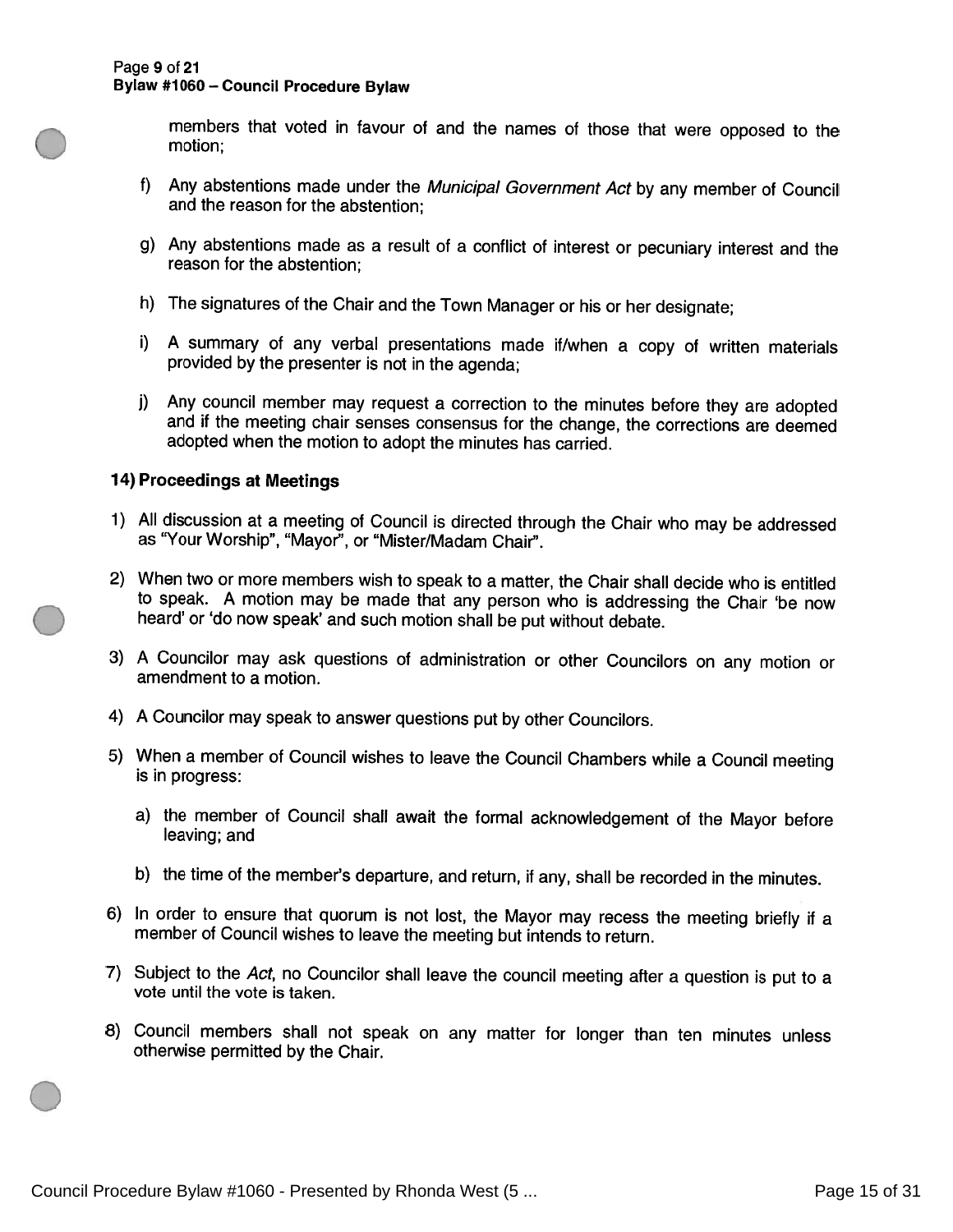#### Page 10 of 21 Bylaw #1060 - Council Procedure Bylaw

- 9) No member shall interrupt any other person who has been recognized by the Chair and has the floor, except upon recognition by the Chair upon a point of order or a question of privilege.
- 10) A Councilor who is speaking when a point of order or privilege is raised will cease speaking immediately.
- 11) If a member wishes to raise a point of order or a question of privilege, the member shall, upon recognition, so state and shall then state briefly the grounds of same.
- 12) The Chair may grant permission:
	- a) to the Councilor raising the point to explain the point briefly, and
	- b) to the Councilor who was speaking to respond briefly,

but otherwise a point of order or privilege is not debatable or amendable.

- 13) The Mayor or Chair may seek advice from the Town Manager on a point of order or privilege to determine whether a matter is within the jurisdiction of the Council.
- 14) The Chair must rule on a point of order or privilege and no vote will be taken unless there is a challenge by a member of council to the ruling.
- 15) Any Councilor may challenge the ruling of the Chair on a point of order or privilege and state the terms of the challenge.
- 16) If a ruling of the Chair is challenged, the Chair shall briefly state the reasons for the Chair's ruling and then put the question to Council.
- 17) Council shall decide the challenge by majority vote, without debate.
- 18) The decision of Council on the challenge is final.
- 19) If the Chair refuses to put the challenge to Council, Council may request the Deputy Mayor to assume the chair in order that the challenge to the Chair's ruling can be put to Council. The result of the vote is as binding as if conducted under the Chair and the Chair shall abide by the result.
- 20) A point of order or question of privilege shall take precedent over all other business and any appeal shall be determined by a majority vote which shall not be reconsidered or rescinded.

#### 15) Rules for Motions

- 1) A motion must be made by a Councilor prior to any debate or vote occurring.
- 2) A seconder to a motion is not required.
- 3) A recommendation in a report is not a motion unless a Councilor moves it.
- 4) Council shall consider only one motion at a time.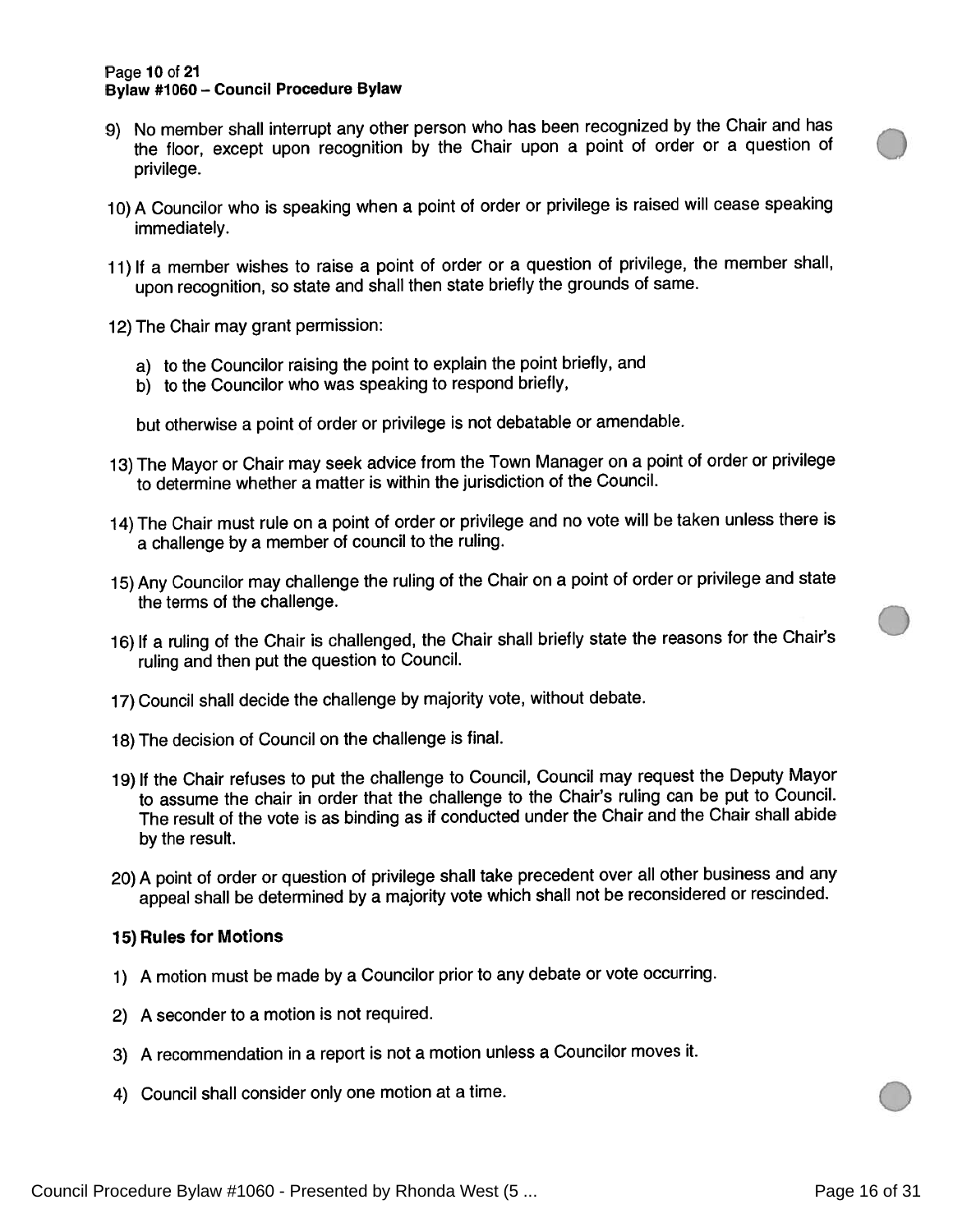#### Page 11 of 21 Bylaw #1060 - Council Procedure Bylaw

- 5) After a motion has been moved, it may not be withdrawn without the majority consent of council.
- 6) The following motions are not debatable by council:
	- a) To raise a point of privilege;
	- b) To call for orders of the day;
	- c) To raise a point of order;
	- d) To withdraw a motion;
	- e) To recess or adjourn the meeting; or
	- f) To challenge a ruling of the Mayor.
- 7) When a motion has been made and is being considered, no Councilor may make any other motion except:
	- a) As set out in section  $6$ ) a) to f) above;
	- b) To amend the motion;
	- c) To refer the main motion to standing committee, the administration, a council committee or some other person or group for consideration;
	- d) To postpone consideration of the motion; or
	- e) To table the motion.
- 8) Motions shall have precedence in accordance with the order that they are listed in section 6) and then in section 7) a) to e).
- 9) If a motion is voted on by council, a Councilor who voted on the prevailing side may move, at the same meeting or continuation thereof, that the vote be reconsidered, provided that the vote has not caused an irrevocable action.
- 10) A motion is lost when the vote is tied.
- 11) If a motion fails, the same motion shall not be renewed unless:
	- a) a general municipal election has been held; or
	- b) one year has passed since the date that the motion was defeated.
- 12) Notwithstanding section 11) above, if a motion is defeated, a Councilor may introduce a motion calling on council to renew the motion if:
	- a) a two-thirds majority of council grants leave to a Councilor to introduce a motion calling on council to renew the motion; or
	- b) the Councilor who wishes to have council renew a motion provides previous notice by setting out in writing what special or exceptional circumstances warrant further debate.
- 13) If a motion succeeds, a Councilor may introduce a motion calling on council to rescind the motion or amend a motion previously adopted provided that the Councilor sets out in writing what special or exceptional circumstances warrant further debate.
- 14) In emergent situations, where previous notice to rescind or amend a motion previously adopted is not practical, a motion to rescind or amend a motion previously adopted shall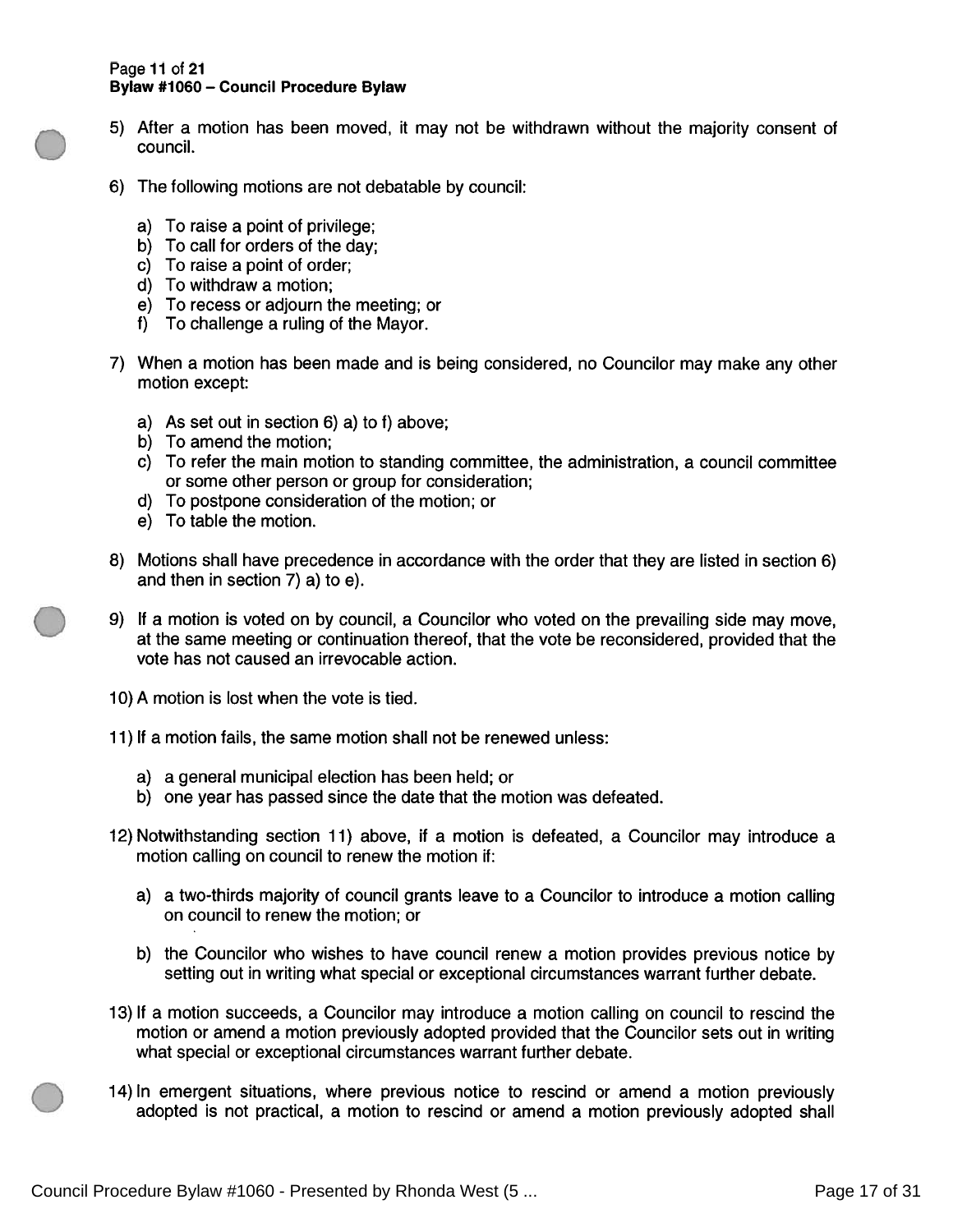require a two-thirds vote of Councilors present at the council meeting at which the rescinding or amending motion is introduced.

- 15) If a motion to reconsider is passed the original motion is on the floor.
- 16) A motion to rescind, renew or amend a motion previously adopted may not be introduced where the vote on the original motion has caused an irrevocable action.
- 17) Council may consider a matter in camera in accordance with the Freedom of Information and Protection of Privacy Act.
- 18) No motions may be made when council is sitting in camera except the motion to return to the public forum.
- 19) Members may ask questions of administration before a motion is made, for the purposes of deciding how to structure/word the motion.
- 20) A motion may be withdrawn by the council member that made the motion any time before voting occurs, provided there is no objection from any council member present. Motions withdrawn in this manner shall not be recorded in the minutes.
- 21) A friendly amendment, defined as a proposed change in wording that enhances and strengthens the original motion (without adding to its scope) may be incorporated into the original motion if the mover of the motion approves. Only the motion as changed by the friendly amendment shall appear in the minutes.
- 22) When considering approval or acceptance of a document:

a) A motion to approve a document provides direction for administration to implement any actions or direction articulated in the document except those requiring council approval through a budget;

b) A motion to accept a document as information provides direction for administration to take no action to the document.

# 16) Procedure for Administration to Present Items for Council Consideration

The procedure for the 2-stage discussion of motions shall be:

- a) Administration presents and clarifies with council; and
- b) Discussion among council members.

#### 17) Amendments to Motions

- 1) A Councilor who moved a motion may not move an amendment to it.
- 2) Any Councilor, other than the Councilor who moved the main motion, may move to amend a motion.
- 3) The Councilor who moved the main motion may move an amendment to the amendment.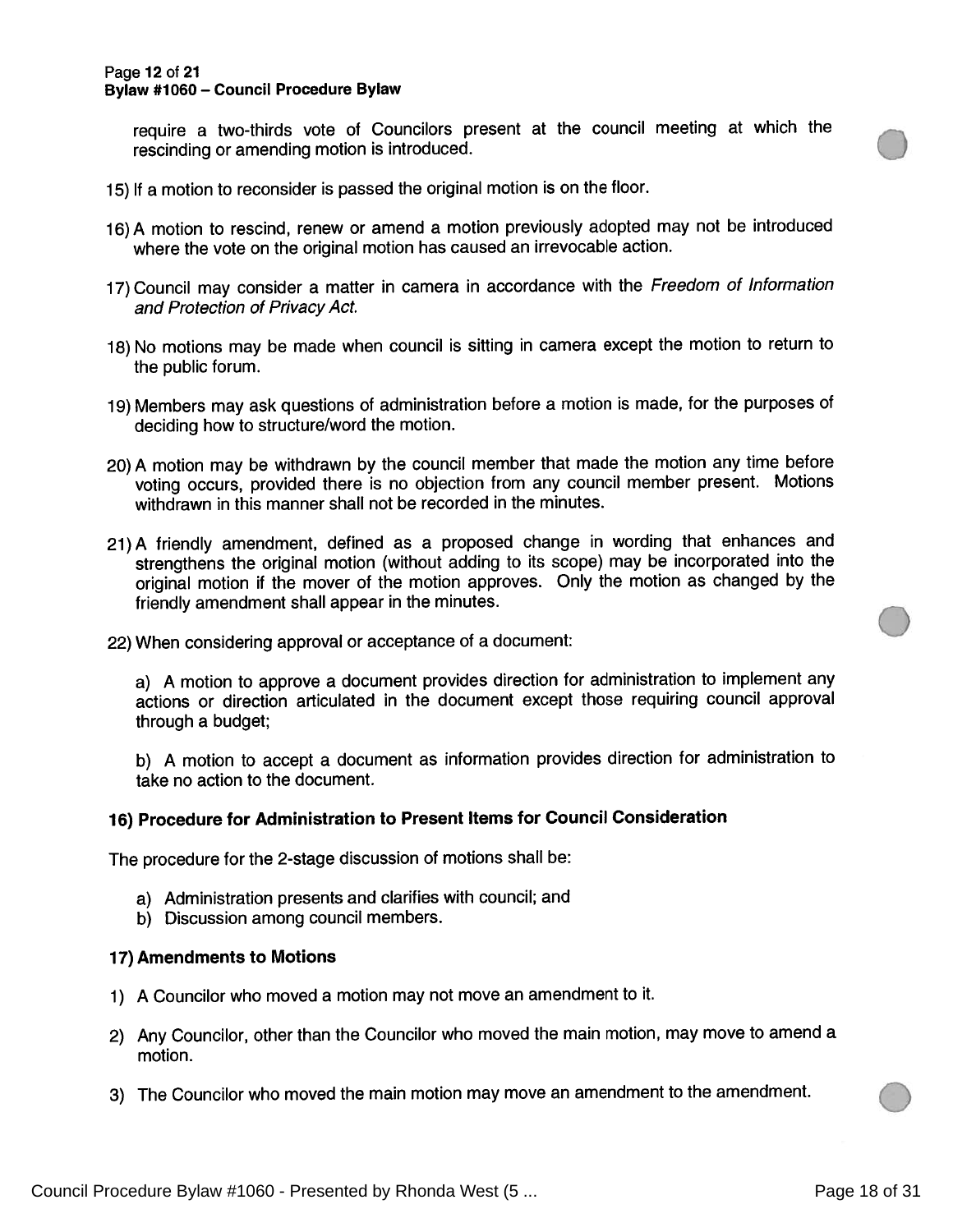#### Page 13 of 21 Bylaw #1060 - Council Procedure Bylaw

- a) The Mayor shall allow only one amendment to the main motion and one amendment to the amendment to be advanced and considered at a time.
- 4) Council must vote:
	- a) On an amendment to the amendment, if any, before voting on the amendment; and
	- b) On any amendment before voting on the main motion.
- 5) When an amendment is on the floor, council may debate only the merits of the amendment and shall not debate the merits of the motion to which it is applied.
- 6) The Chair shall not put the main motion under debate to a vote until all amendments to it have been put to a vote of council.
- 7) Once all amendments to the main motion have been voted on, the Mayor shall put forth the main motion under debate to council for a vote, incorporating the amendments that have been passed by council.
- 8) Notwithstanding anything in this section, a motion may with the consent of the mover be withdrawn or the wording thereof changed.

#### 18) Motion to Refer

- 1) A Councilor may move to refer any motion and any pending amendments to the appropriate Council committee or the administration for investigation and report.
- 2) A motion to refer:
	- a) precludes all further amendments to the motion, until the motion to refer has been addressed by Council;
	- b) is debatable;
	- c) shall include instructions indicating what the receiving body is to do and the date by which Council requires a response; and
	- d) may be amended only as to the body to which the motion is referred and the instructions on the referral:
- 3) The Mayor shall refuse to accept a motion to refer that would have the effect of defeating the motion to which it applies.
- 4) Once the body to which a resolution has been referred commences its deliberations, the body may recommend for adoption, any amendment to the resolution so referred, without regard to any amendments considered by Council prior to that referral. The resolution proposed by the referral body shall be as if introduced to Council for the first time, and Council shall be free to consider any amendment to it.

#### 19) Splitting a Motion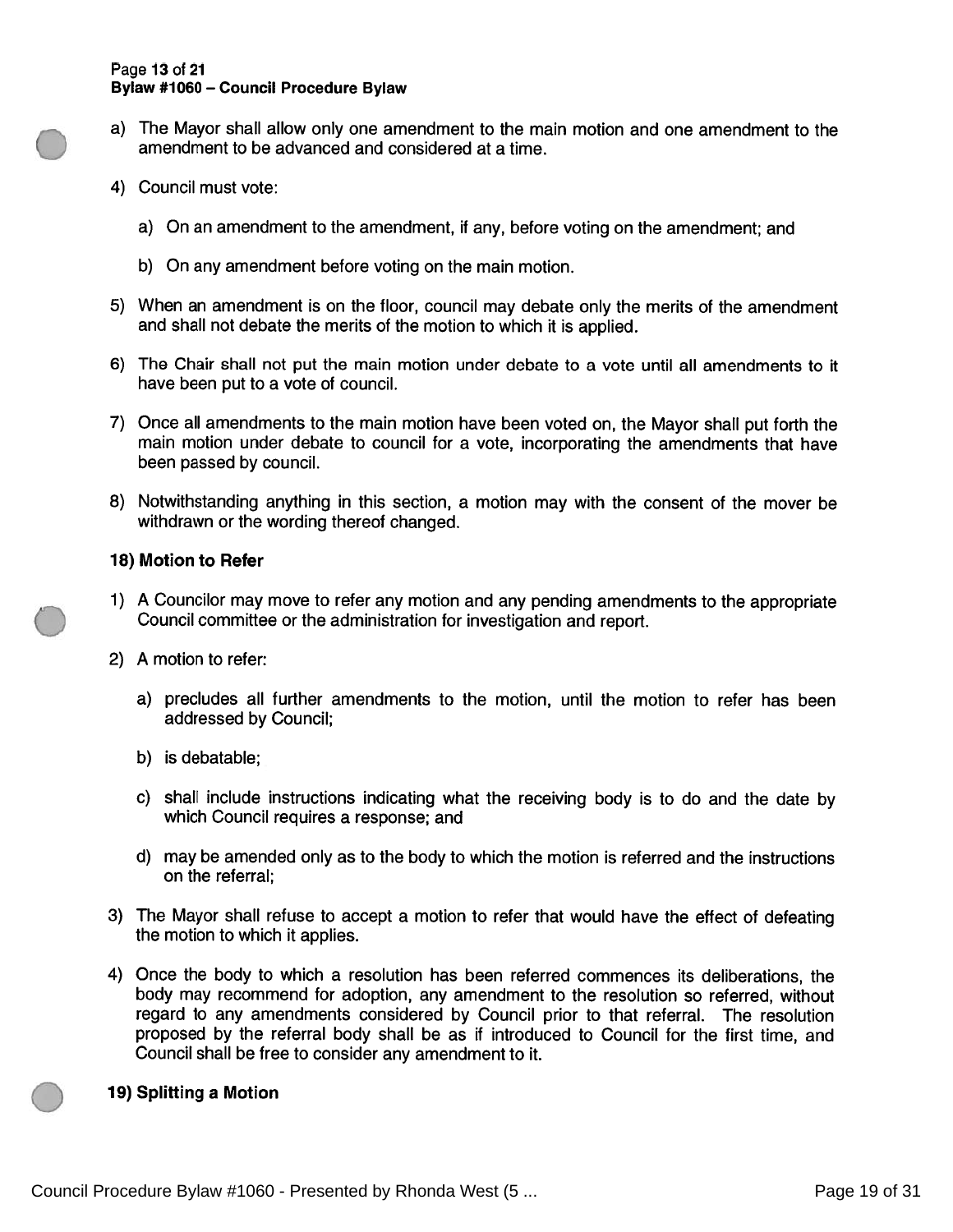#### Page 14 of 21 Bylaw #1060 - Council Procedure Bylaw

- 1) When a motion is lengthy, complicated or contains a series of independent issues a Councilor may request that the motion be split into parts so that each part may be voted upon individually. The Chair shall grant this request.
- 2) A Councilor who requests that a motion be split into parts may reword the parts so that the syntactical integrity of each part is maintained, but in doing so shall not change the intent of each part.
- 3) The Town Manager may, on the request of the Chair, assist with phrasing the motions that would result from a motion being split so that the motions may be dealt with most effectively by council.

#### 20) Tabling Motions

- 1) A motion may be tabled by a majority vote of council to enable council to deal with other more pressing matters.
- 2) A motion to table:
	- a) Includes all other motions; and
	- b) Takes precedence over any other motion

connected with the motion being tabled.

- 3) A motion that has been tabled may be raised from the table at any time by a majority vote of council.
- 4) If a motion to raise a motion from the table is defeated, it may only be made again after council has addressed some other matter or business.
- 5) When a table motion is raised from the table, it is brought back with all motions connected with it, exactly as it was when laid on the table.
- 6) A motion fails if it is not raised from the table within 1 year of being tabled.

#### 21) Postponing Motions

- 1) A motion may be postponed:
	- a) To later in the meeting to enable council to deal with other more pressing matters; or
	- b) To a specified time and/or date; or
	- c) Until the occurrence of an event; or
	- d) Indefinitely.
- 2) A motion to postpone:
	- a) Includes the motion being postponed and all connected amendments; and
	- b) Takes precedence over any other motion connected with the motion being postponed.
- 3) A motion that has been postponed under section 21 1) a) or 21 1) d) may be considered at any time by a two-thirds majority vote of the current council.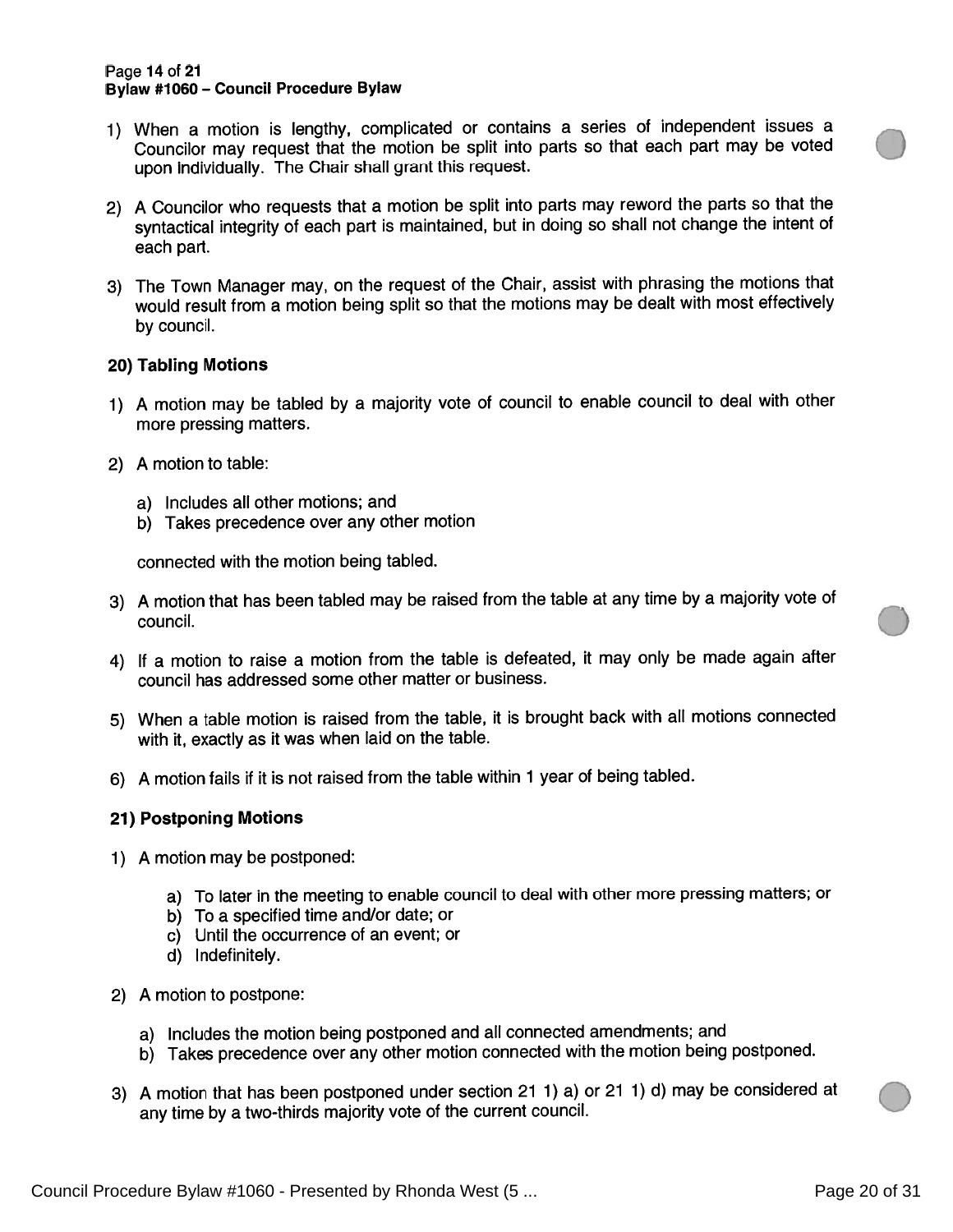- 4) If a motion to consider a postponed motion is defeated, it may only be made again after council has addressed some other matter or business.
- 5) When a motion that has been postponed is brought back to council, it is brought back with all motions connected with it, exactly as it was when postponed.
- 6) If a motion has been postponed to a specified time and/or date or until the occurrence of an event, the motion is automatically placed on an agenda for consideration at that time and date or upon the occurrence of the event.
- 7) The effect of the motion to postpone a motion indefinitely is to suppress it throughout the current council term.

#### 22) Member Submissions

 $\left| \right|$ A member wishing to introduce a new matter for consideration may submit a motion and any supporting information, in the form of a request for decision, to the Town Manager in accordance with Section 11 (Agenda).

If approved for inclusion in the agenda, a request for decision submitted by a member  $2)$ will be included as an action item at the next regular meeting.

3) If a request for decision submitted by a council member is not approved for inclusion in the agenda, the member may submit a notice of motion. The notice of motion will appear on the agenda for the next regular meeting.

4) A notice of motion must give sufficient detail so that the subject of the motion and any proposed action can be determined.

A notice of motion is not debatable, however, the member presenting the notice may 5) speak to the notice for a period not to exceed five minutes.

6) The motion for which notice was given and any supporting documents must be submitted to the Town Manager in the form of a request for decision by 4:00 p.m. on the fourth day following the meeting at which the notice of motion was made.

The motion on notice shall be added as an action item on the agenda for the subsequent 7) regular meeting.

8) Council may waive the requirement for notice by a two-thirds vote and add the matter to the agenda if deemed as urgent business.

#### 23) Motion to Recess

- 1) The Chair, without a motion, may recess the meeting for a specific period of no more than 10 minutes.
- 2) Any Councilor may move that Council recess for a specific period.
- 3) After the recess, business will be resumed at the point where it was interrupted.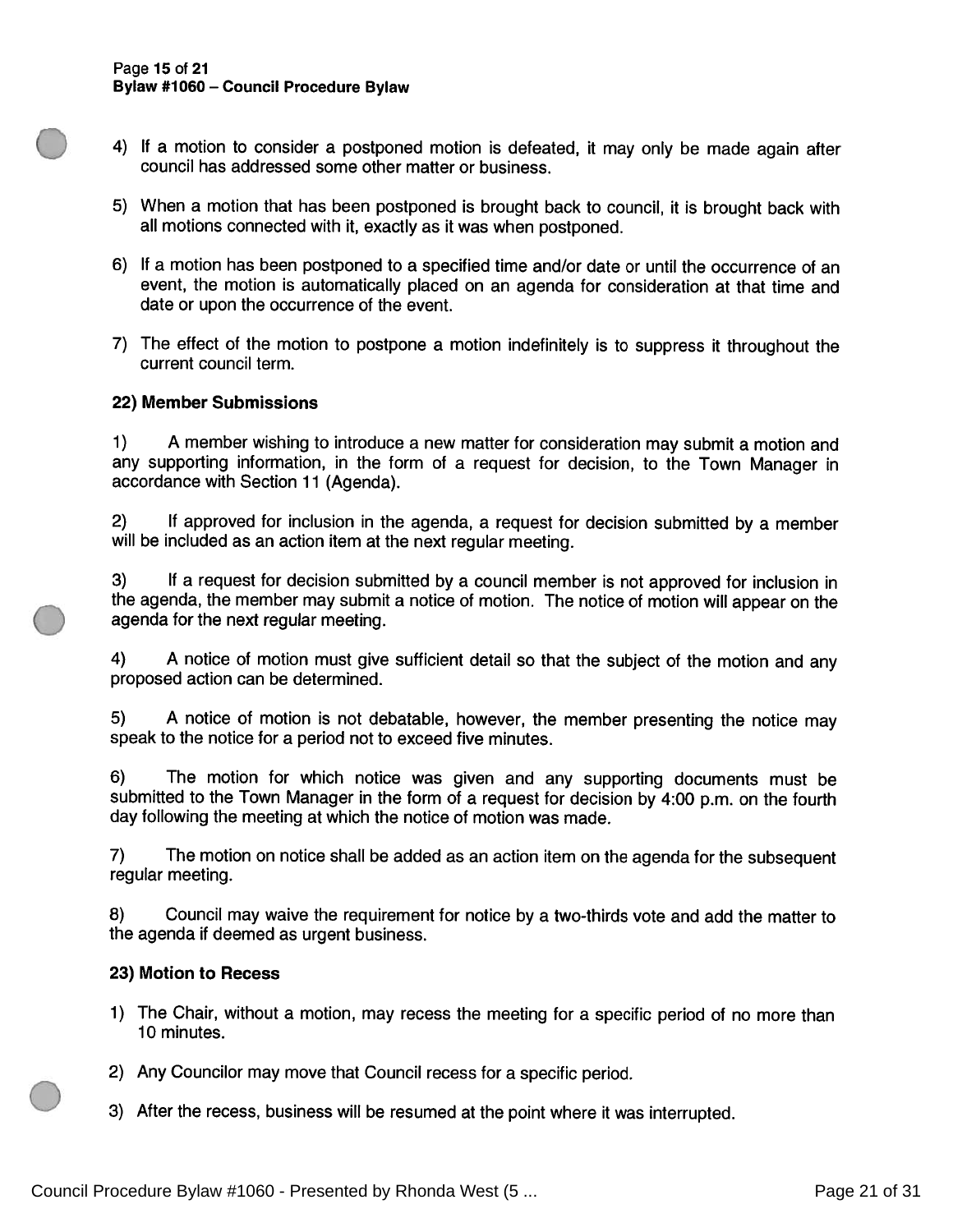#### 24) Motion to Limit or End Debate

- 1) Upon a reasonable opportunity for discussion of a motion, in the opinion of the Chair, being afforded and when no other person is holding the floor a motion may be made that the question be now put.
- 2) A motion that the question be now put is neither amendable nor debatable and if such motion is passed, the main motion or amendment (as the case may be), shall be voted upon without further amendment or debate. If the motion is not passed, debate upon and amendment to the main motion may continue.

#### 25) Votes of Council

- 1) Each Council member present must vote on every motion, unless the member is required or permitted to abstain from voting under the Municipal Government Act or as required under common law.
- 2) A Council member shall not vote on a motion if absent from the meeting when the vote is called.
- 3) Votes on all motions must be taken as follows:
	- a) Except for a meeting conducted through electronic or other communication facilities, Council members must be in their designated Council seat when the motion is considered:
	- b) The Chair puts the motion to a vote;
	- c) Council members vote by a show of hands or other method agreed to by Council;
	- d) The Chair declares the result of the vote;
- 4) A motion is carried when a majority of Council members at a meeting vote in favour of a motion, unless otherwise specified in this bylaw.
- 5) After the Chair declares the result of the vote, Council members may not change their vote for any reason.
- 6) A question on the results of a vote may be resolved by the Mayor immediately calling for a confirmation of the voting results on the motion.

#### 26) Rules for Bylaws

- 1) Each proposed bylaw must include a bylaw number and a concise title indicating the purpose of the bylaw.
- 2) The bylaw number and concise title of a proposed bylaw must be included on the agenda of the meeting at which the bylaw is to be introduced.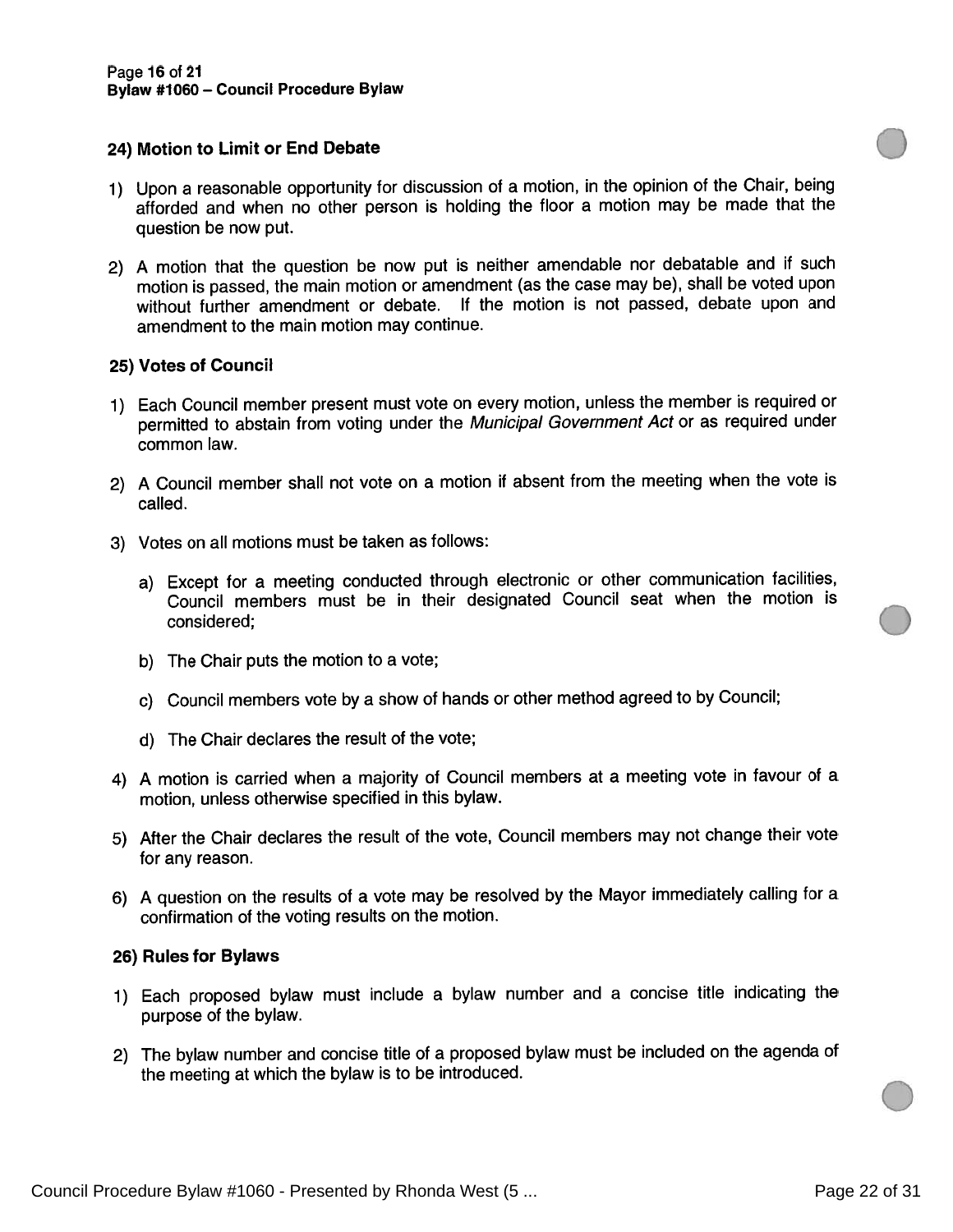#### Page 17 of 21 Bylaw #1060 - Council Procedure Bylaw

- 3) Council members will be provided the opportunity to review a copy of the proposed bylaw, in its entirety, prior to any motion for the first reading.
- 4) A proposed bylaw will be introduced at a Council meeting by a motion that the bylaw be read a first time. Council may hear an introduction of the proposed bylaw from the administration and/or applicant.
- 5) After first reading has been given, subject to the requirements of the Municipal Government Act, any Councilor may move that the bylaw be read a second time.
- 6) Council may not give a bylaw more than two readings at a meeting unless Council members present at the meeting unanimously agree to consider third reading at that meeting.
- 7) Any amendments to the bylaw that are passed by Council before the motion for third reading is passed are deemed to have received first and second reading and are incorporated into the proposed bylaw.
- 8) The Town Manager may draw Council's attention to an error or propose a minor change without affecting the substance of a proposed bylaw and may recommend that Council consider an amendment to correct the error.
- 9) If amendments to the proposed bylaw have been carried, a Councilor may request an opportunity to review the full text of the bylaw as amended prior to third reading and the Mayor shall provide a recess for the Councilor to do so.
- 10) If any reading of a proposed bylaw fails, all previous readings are rescinded.
- 11) A bylaw is rescinded if the bylaw does not receive third reading within two years from the date of the first reading.
- 12) A bylaw is effective from the date of third reading unless the bylaw or any applicable statute provides for another effective date.
- 13) The Chair and the Town Manager must sign and seal the bylaw as soon as reasonably possible after third reading is given.
- 14) Once a bylaw has been passed, it may only be amended or repealed by another bylaw made in the same way as the original bylaw, unless another method is specifically authorized by this or another enactment.

#### 27) Administrative Inquiries

- 1) A Councilor wishing to make an information request of administration shall present it to council at the appropriate time on the agenda of a council meeting.
- 2) If the Town Manager is unable to answer the information request at the meeting, the Town Manager will forward the request to the appropriate official or body in the Town for a response.
- 3) Unless the information request specifies that the Councilor wishes the information to appear on a subsequent agenda, the information will be forwarded directly to all Councilors.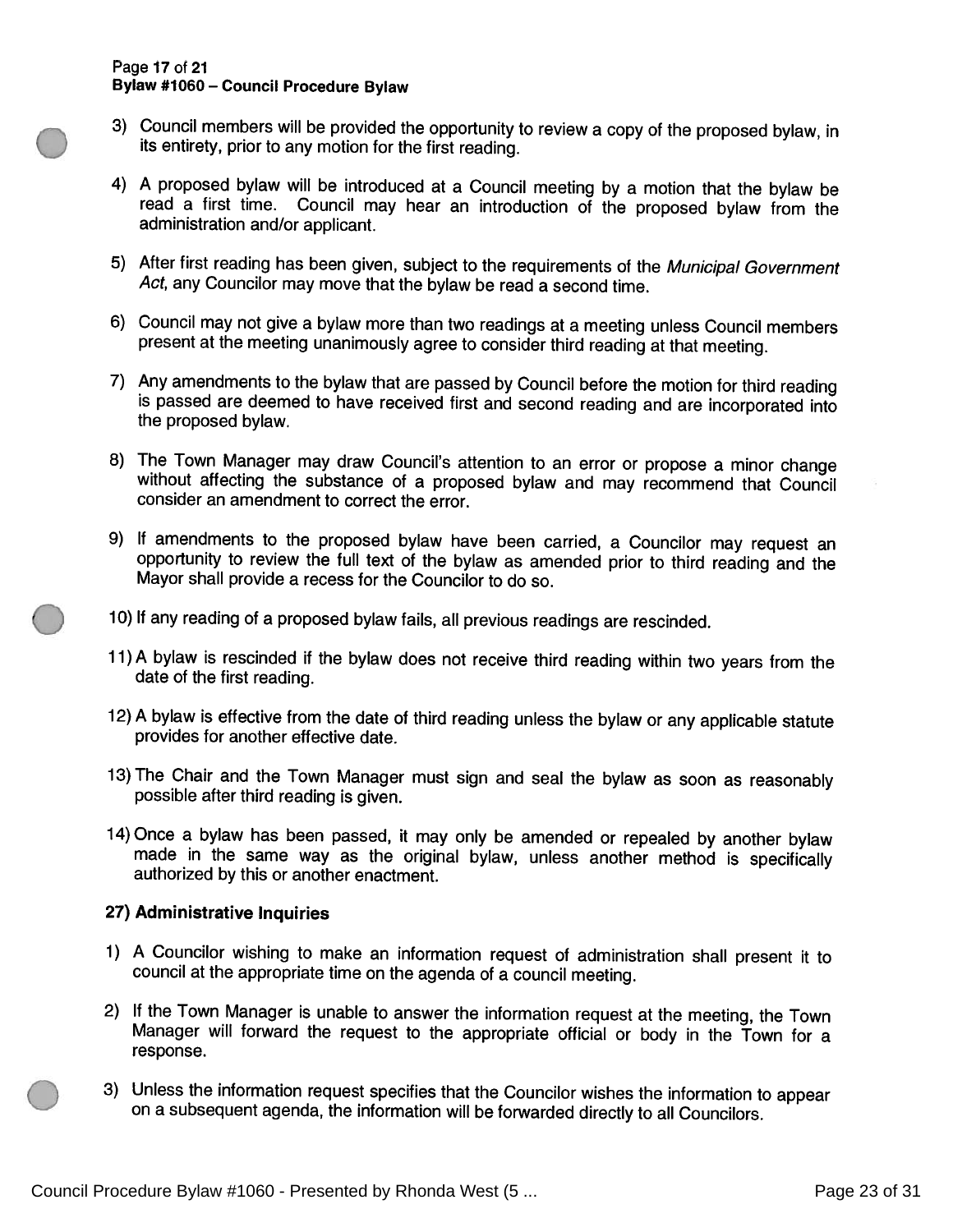- 4) If the Town Manager determines that the requested information should not be supplied, as the corporation has an obligation to keep it private under the provisions of the Freedom of Information and Protection of Privacy Act, the Town Manager shall file a response with council stating the reasons for withholding the information.
- 5) If the Town Manager determines that the time and cost of compiling the information will be considerable, the Town Manager shall request a resolution of council to approve the request either at the same meeting or a future meeting.
- 6) If a Councilor who has made an information request wishes to withdraw the request, at the appropriate time on the agenda that Councilor shall so inform council.
- 7) Administrative inquiries made at a Council meeting will be responded to at the next meeting of Council following the meeting at which the inquiry was submitted, unless:
	- a) The financial or other resources required to answer the inquiry are substantial and a decision of Council or the Town Manager is required to approve such allocation of resources:
	- b) Additional time is required to prepare the response or compile the requested information.
- 8) Administrative inquiries made directly to the Town Manager will be responded to within two weeks from the date the inquiry was submitted, unless:
	- a) The financial or other resources required to answer the inquiry are substantial and a decision of Council or the Town Manager is required to approve such allocation of resources;
	- b) Additional time is required to prepare the response or compile the requested information.
- 9) Council members will be advised as to when the response to an administrative inquiry will be provided.
- 10) The Town Manager may determine if the information acquired in response to an administrative inquiry is of benefit to all members of Council and distribute the administrative inquiry and the response to all members of Council.

#### 28) Communication to Council

- 1) Any communication intended for Council will be forwarded to the Town Manager in writing and must:
	- a) be legible, coherent, and respectful; and
	- b) be able to identify the writer and the writer's contact information.
- 2) If the standards set out in section 28 1) are met and the Town Manager determines the communication is within the governance authority of Council the Town Manager will: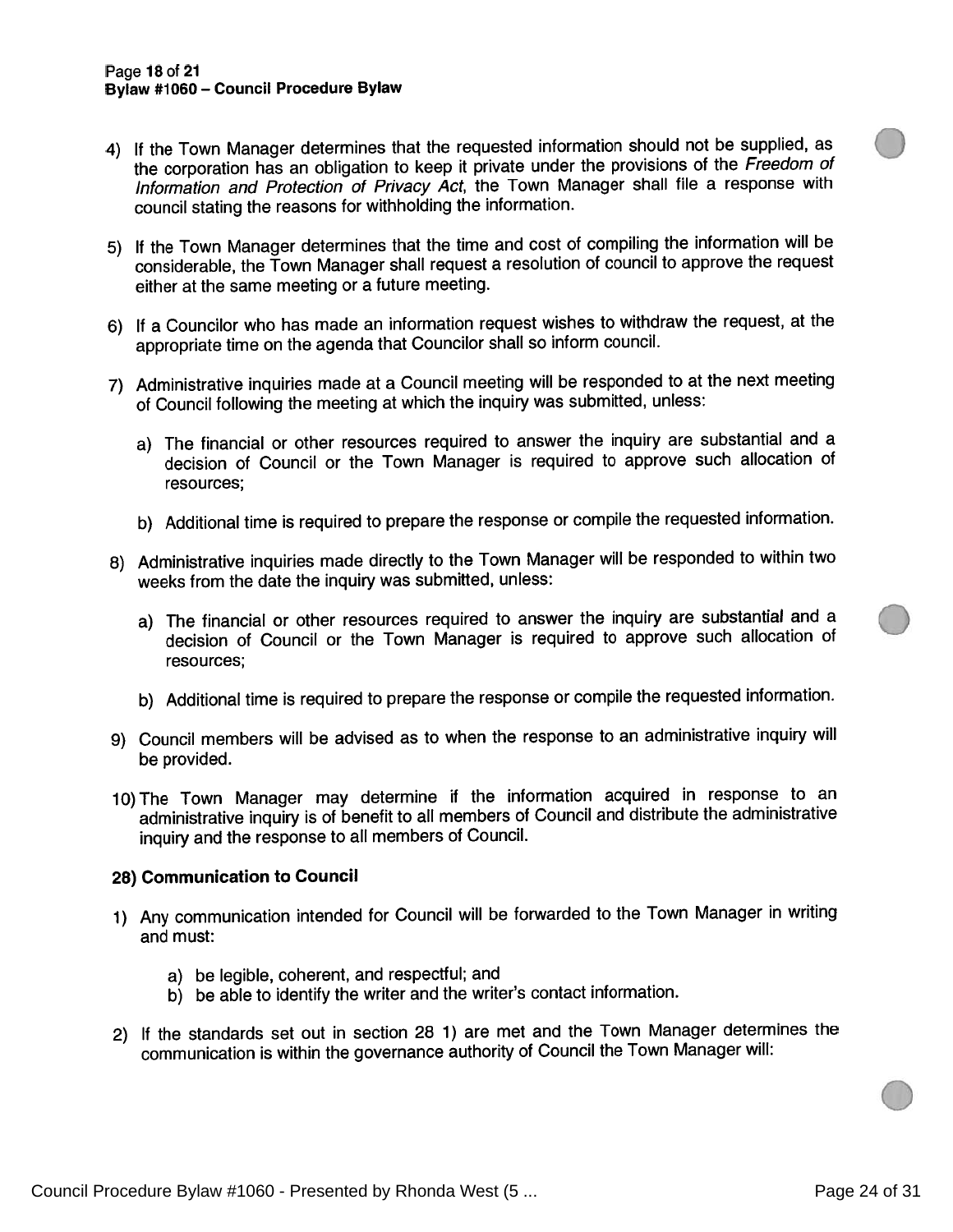- a) if it relates to an item already on the agenda, deliver a copy of the communication or a summary of it to the Mayor and Councilors prior to or at the meeting at which the agenda is being considered; or
- b) collect all information necessary for the matter to be included on a future Council agenda for consideration by Council.
- 3) If the standards set out in section 28 1) are met and the Town Manager determines the communication is not within the governance authority of Council, the Town Manager will:
	- a) refer the communication to the administration for a report or a direct response and provide a copy of the original correspondence and the referral to the Mayor and Councilors;
	- b) take any other appropriate action on the communication:
	- c) If a Councilor objects to the process determined by the Town Manager, a Councilor may introduce a notice of motion requesting the item be included for Council consideration on a Council agenda.
	- d) If the standards set out in section 28 1) are not met, the Town Manager may file the communication.
- 4) The Town Manager will respond to the person sending the communication and to advise that person of the process to be followed and any action taken on the subject of the communication.

### 29) Conduct in Council Meetings

- 1) The members of the public during a meeting:
	- a) May approach or speak to Council upon permission of the Chair;
	- b) May speak on any matter up to 10 minutes upon permission of the Chair;
	- c) Maintain order and quiet;
	- d) Not interrupt a speech or action of Council or another person addressing the members.
- 2) The Chair may order a member of the public who creates a disturbance or acts improperly at a meeting to be expelled.
- 3) Members of Council during a meeting will not:
	- a) Speak disrespectfully, use offensive words, or un-parliamentary language;
	- b) Address members without permission;
	- c) Carry on a private conversation;
	- d) Break the rules of Council or disturb the proceedings: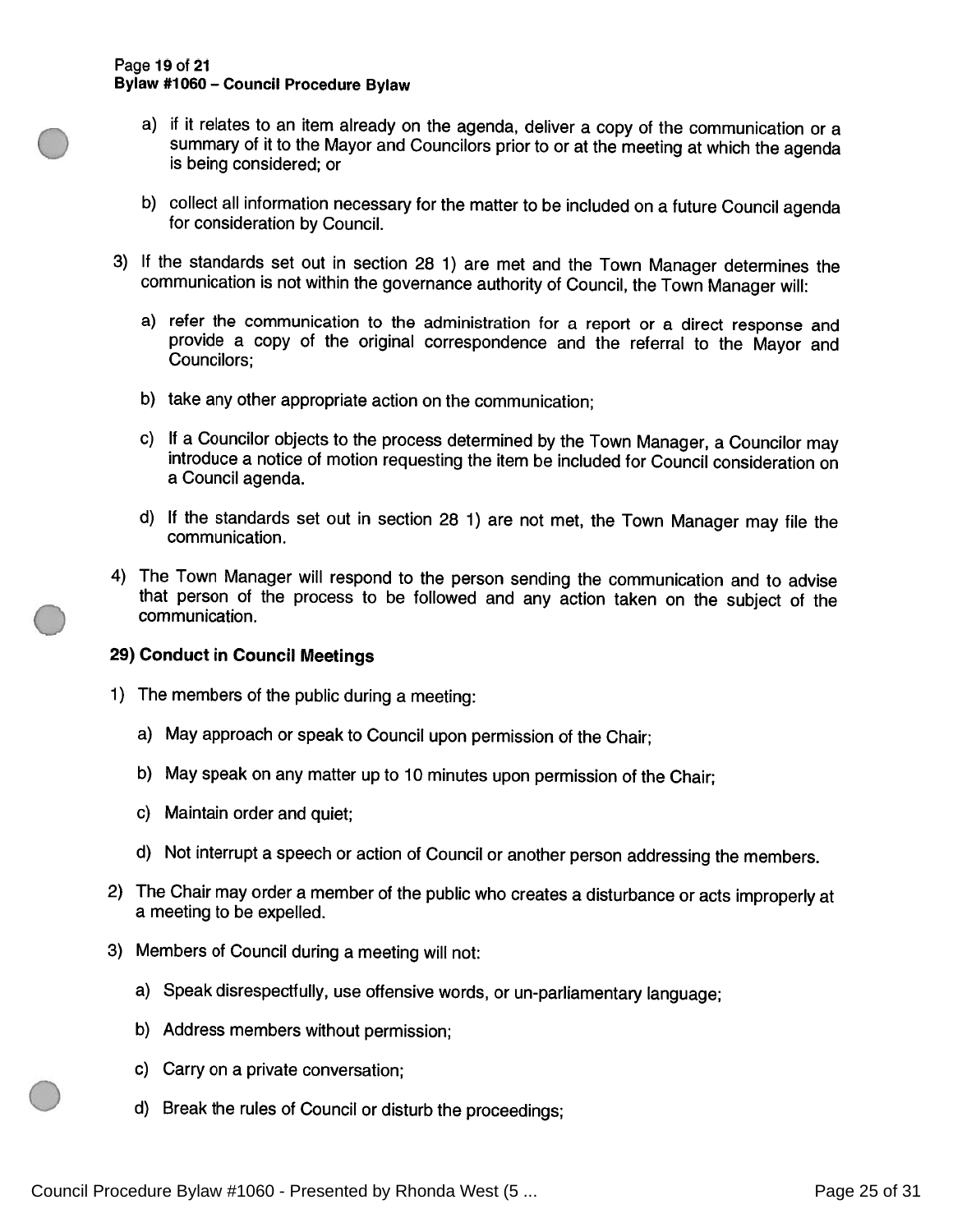- e) Leave their seat or make any noise or disturbance while a vote is being taken or the result declared:
- f) Disobey the decision of the Chair on any question of order, practice or interpretation.
- 4) A member of Council who persists in a breach of subsection 3) after having been called to order by the Chair, may at the discretion of the Chair, be ordered to leave for the duration of the meeting.
- 5) At the discretion of the Chair, a member of Council may resume his or her seat after making an apology for the member's offending conduct.

#### 30) Public Hearings

- 1) "Adjourn" used in relation to a public hearing means to take a break in the public hearing with the intent of returning to the public hearing at another meeting or later in the same meeting.
- 2) "Close" used in relation to a public hearing means to terminate the public hearing.
- 3) Public Hearings shall be heard before Regular Meetings of Council.
- 4) The order of presentations shall be in accordance with the policy and procedures for public hearings adopted from time to time by council.
- 5) The Town Manager shall inform council of any written submissions and the numbers in favour of and opposed to the matter.
- 6) Any person who claims to be affected by the subject matter of the public hearing shall be afforded an opportunity to be heard by the council in person or through an agent.
- 7) The Chairman shall ask each council member if they have any questions of those making submissions.
- 8) Any Councilor or the public may review the written submissions received before the commencement of the public hearing or during the public hearing.
- 9) If a public hearing is adjourned, council shall not receive any additional submissions in relation to the subject matter until it reconvenes the public hearing.
- 10) The public hearing must be closed before council votes on second reading of the bylaw which required the public hearing.
- 11) Once the public hearing is closed, council shall not receive any additional information on the proposed bylaw or resolution without reopening the public hearing.
- 12) If there is more than one public hearing on the agenda, there shall be a motion to adjourn or close one public hearing before the Mayor opens another public hearing.
- 13) Matters that are related to the same topic may be addressed in the same public hearing.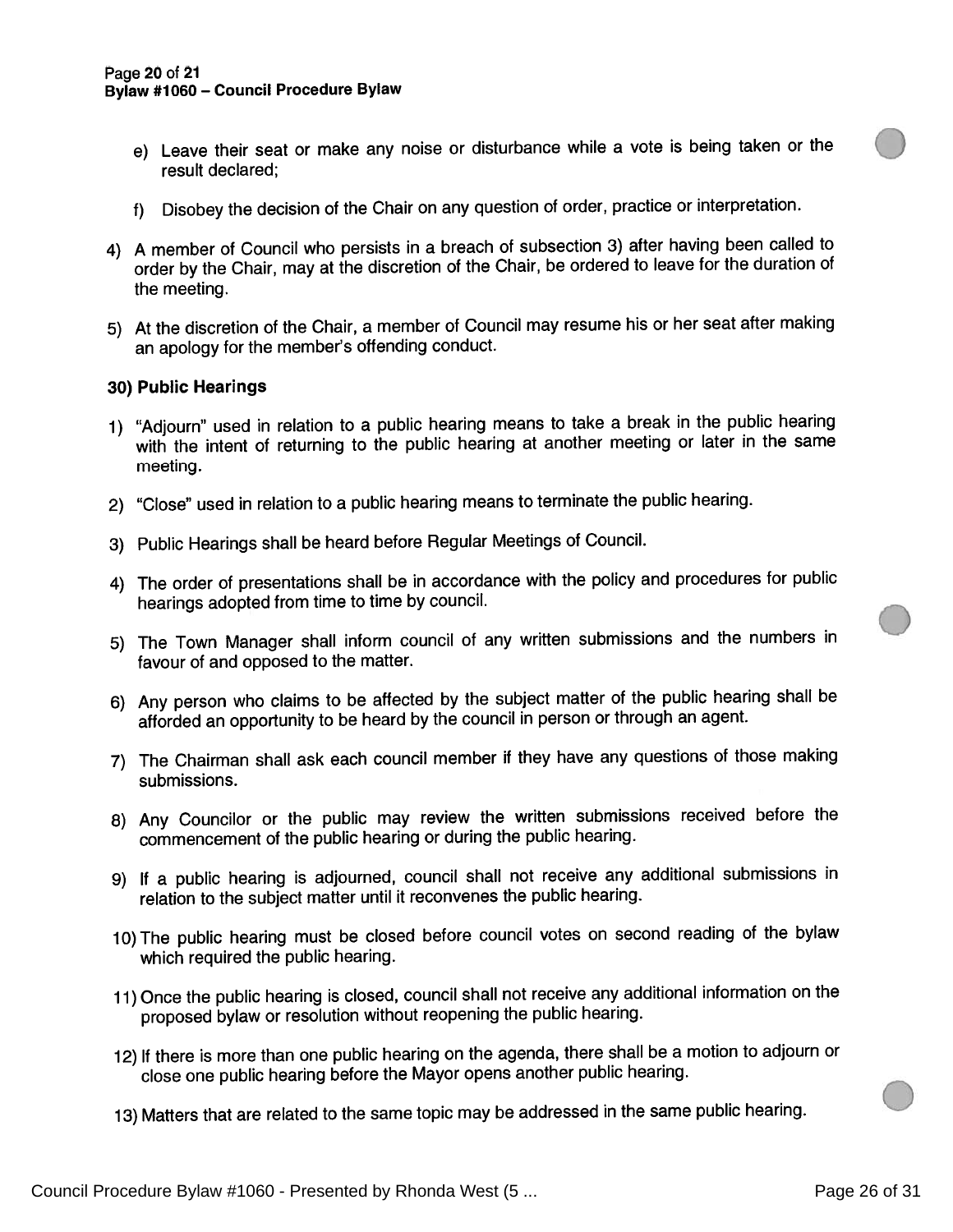- 14) Council may hold public meetings to solicit input from the public on issues for which a public hearing is not required.
- 15) Public meetings shall be conducted according to the procedures for public meetings adopted from time to time by council.

#### 31) Adjourning the Meeting

- 1) When the Mayor is satisfied that all the business and purposes of a meeting have been addressed, the Mayor may adjourn the meeting or request a motion to adjourn the meeting.
- 2) Any Councilor may move to adjourn the meeting at any time.

# 32) Board and Committee Citizen Appointments

- 1) The Legislative Authority will advertise for citizen members for Town Boards or Committees. Citizen members will submit their application to serve on a Town of Hinton Board Application Form.
- 2) Council shall hold an In Camera Standing Committee meeting to review the citizen applications for Town Boards and Committees.
- 3) Town council will vote for the appointment of citizen members to various Boards and Committees by ballot at a regular or organizational meeting of council;

#### 33) Robert's Rules

- 1) All points of order or procedure not provided for in this bylaw shall be decided in accordance with the rules of parliamentary procedure set for in Robert's Rules of Order.
- 2) If points of order or procedure are not provided for in the Robert's Rules of Order refer to Bourinot's Rules of Order

This Bylaw comes into force and effect on final reading.

READ A FIRST TIME this 18<sup>th</sup> day of February, 2014. READ A SECOND TIME this 18<sup>th</sup> day of February, 2014. READ A THIRD TIME this  $18<sup>th</sup>$  day of February, 2014.

**MAYOR** DIRECTOR OF CORPORATE SERVICES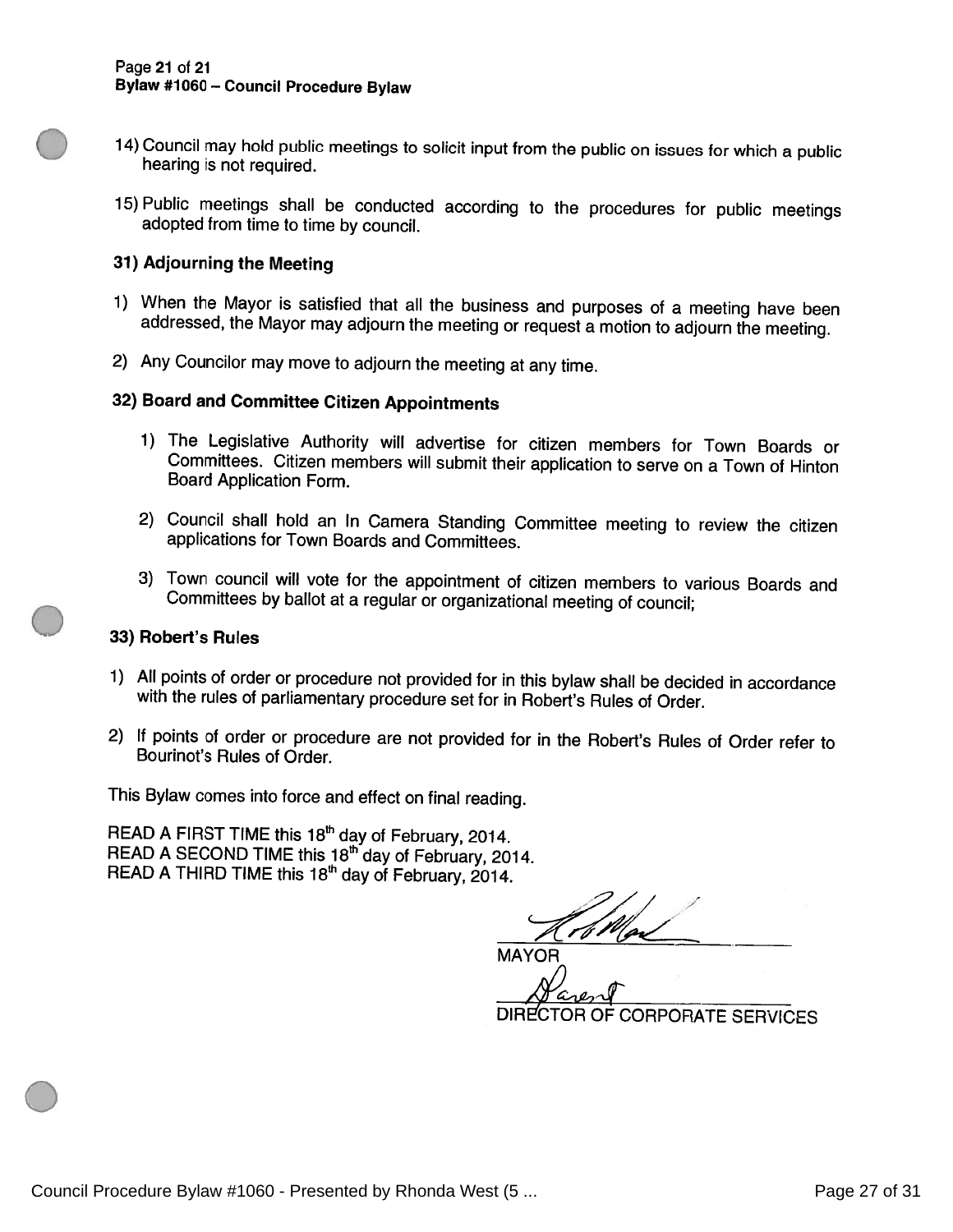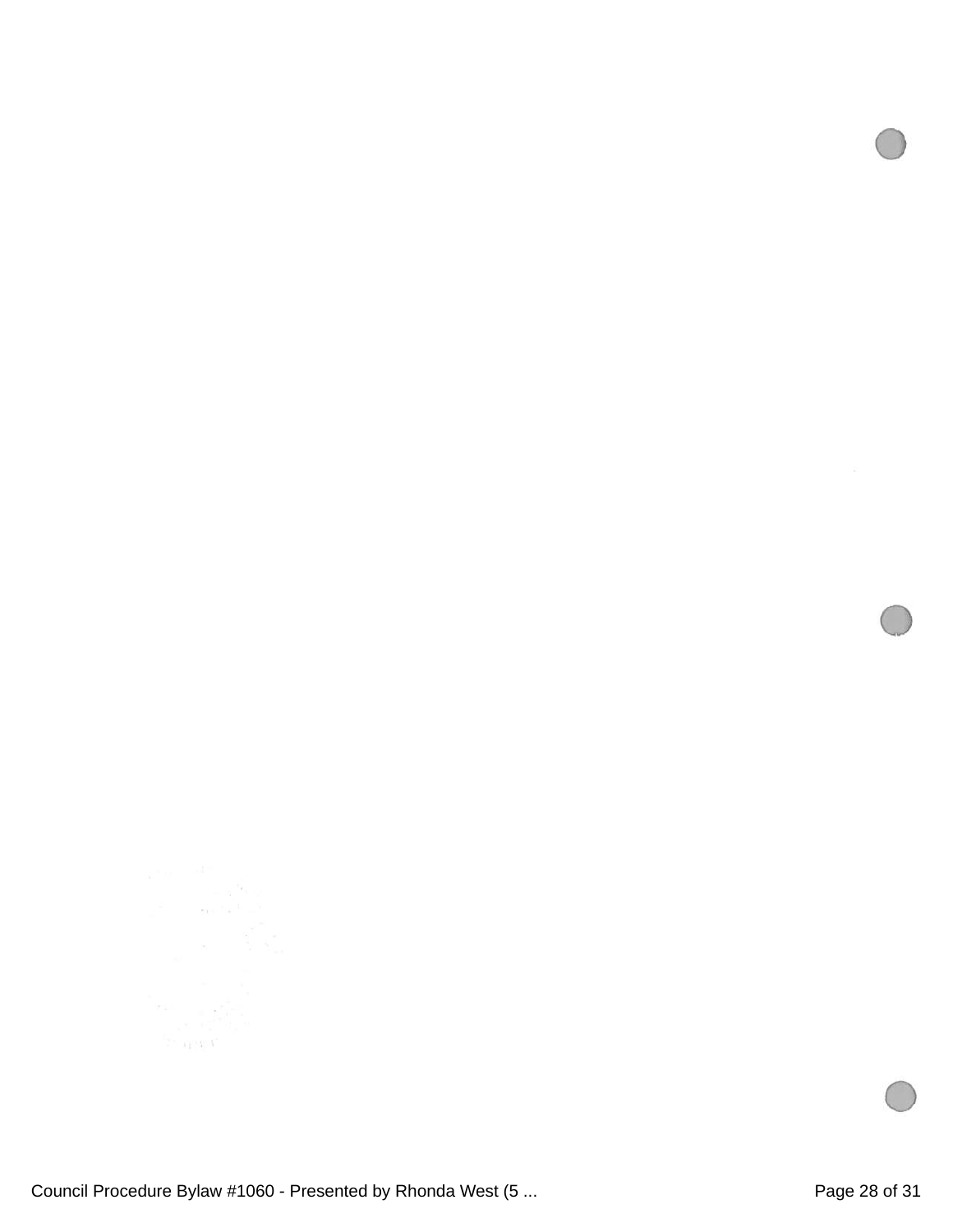# **2016 / 2017 Council Meeting Schedule**

# October 25, 2016 – Standing Committee Meeting

|                          | November 2016           |                         |                |    |                          |               |                | <b>December</b>         |                  |                  |                |                |                |                         | January 2017   |                          |    |             |                |                |
|--------------------------|-------------------------|-------------------------|----------------|----|--------------------------|---------------|----------------|-------------------------|------------------|------------------|----------------|----------------|----------------|-------------------------|----------------|--------------------------|----|-------------|----------------|----------------|
|                          | M                       | Т                       | W              | Τ  | F                        | ${\mathsf S}$ | S              | M                       | T.               | W                | Τ              | F              | S              | S                       | M              | $\mathsf T$              | W  | Τ           | F              | $\mathsf S$    |
|                          |                         | $\boxed{1}$             | $\overline{c}$ | 3  | 4                        | 5             |                |                         |                  |                  | $\mathbf{1}$   | $\overline{c}$ | 3              | $\overline{\mathbf{1}}$ | 2              | 3                        | 4  | 5           | 6              | $\overline{7}$ |
|                          |                         | $\overline{8}$          | 9              | 10 | 11                       | 12            | 4              | 5                       | $\overline{6}$   | $\boldsymbol{7}$ | 8              | 9              | 10             | 8                       | 9              | <b>10</b>                | 11 | 12          | 13             | 14             |
|                          | 14                      | <b>15</b>               | 16             | 17 | 18                       | 19            | 11             | 12                      | 13               | 14               | 15             | 16             | 17             | 15                      | 16             | 17                       | 18 | 19          | 20             | 21             |
|                          | 21                      | 22                      | 23             | 24 | 25                       | 26            | 18             | 19                      | 20               | 21               | 22             | 23             | 24             | 22                      | 23             | $\overline{24}$          | 25 | 26          | 27             | 28             |
|                          | 28                      | 29                      | 30             |    |                          |               | 25             | 26                      | 27               | 28               | 29             | 30             | 31             | 29                      | 30             | 31                       |    |             |                |                |
|                          |                         |                         |                |    |                          |               | <b>March</b>   |                         |                  |                  |                |                |                | April                   |                |                          |    |             |                |                |
|                          | M                       | $\mathsf T$             | W              | Т  | F                        | ${\mathbb S}$ | S              | M                       | т                | W                | $\sf T$        | F              | $\mathbb S$    | S                       | M              | $\mathsf T$              | W  | $\mathsf T$ | F              | ${\mathbb S}$  |
|                          |                         |                         | 1              | 2  | 3                        | 4             |                |                         |                  | $\mathbf 1$      | $\overline{c}$ | 3              | 4              |                         |                |                          |    |             |                |                |
|                          | 6                       | $\overline{z}$          | 8              | 9  | 10                       | 11            | 5              | 6                       | $\overline{z}$   | 8                | 9              | 10             | 11             | $\sqrt{2}$              | 3              | $\overline{4}$           | 5  | 6           | $\overline{7}$ | 8              |
|                          | 13                      | 14                      | 15             | 16 | 17                       | 18            | 12             | 13                      | 14               | 15               | 16             | 17             | 18             | 9                       | 10             | $\mathbf{11}$            | 12 | 13          | 14             | 15             |
|                          | 20                      | $\boxed{21}$            | 22             | 23 | 24                       | 25            | 19             | 20                      | 21               | 22               | 23             | 24             | 25             | 16                      | 17             | <b>18</b>                | 19 | 20          | 21             | 22             |
|                          | 27                      | 28                      |                |    |                          |               | 26             | 27                      | 28               | 29               | 30             | 31             |                | 23                      | 24             | 25                       | 26 | 27          | 28             | 29             |
|                          |                         |                         |                |    |                          |               |                |                         |                  |                  |                |                |                | 30                      |                |                          |    |             |                |                |
|                          |                         |                         |                |    |                          |               | June           |                         |                  |                  |                |                |                | July                    |                |                          |    |             |                |                |
| Ë.                       | M                       | $\mathsf T$             | W              | Т  | F                        | ${\mathbb S}$ | S              | M                       | т                | W                | Τ              | F              | $\mathbb S$    | S                       | M              | $\mathsf T$              | W  | Τ           | F              | S              |
|                          | 1                       | $\overline{2}$          | 3              | 4  | 5                        | 6             |                |                         |                  |                  | $\vert$ 1      | $\overline{a}$ | $\overline{3}$ |                         |                |                          |    |             |                |                |
| 7                        | 8                       | $\overline{9}$          | 10             | 11 | 12                       | 13            | $\overline{4}$ | 5                       | $6 \overline{6}$ | $\overline{7}$   | 8              | 9              | 10             | $\overline{\mathbf{c}}$ | 3              | 4                        | 5  | 6           | $\overline{7}$ | 8              |
| 14                       | 15                      | <b>16</b>               | 17             | 18 | 19                       | 20            | 11             | 12                      | <b>13</b>        | 14               | 15             | 16             | 17             | 9                       | 10             | $\overline{\mathbf{11}}$ | 12 | 13          | 14             | 15             |
| 21                       | $\overline{22}$         | 23                      | 24             | 25 | 26                       | 27            | 18             | 19                      | 20               | 21               | 22             | 23             | 24             | 16                      | 17             | 18                       | 19 | 20          | 21             | 22             |
| 28                       | 29                      | 30                      | 31             |    |                          |               | 25             | 26                      | 27               | 28               | 29             | $30\,$         |                | 23                      | 24             | 25                       | 26 | 27          | 28             | 29             |
|                          |                         |                         |                |    |                          |               |                |                         |                  |                  |                |                |                | 30                      | 31             |                          |    |             |                |                |
| <b>August</b>            |                         |                         |                |    |                          |               |                | September               |                  |                  |                |                |                | October                 |                |                          |    |             |                |                |
| S                        | M                       | $\mathsf T$             | W              | т  | F                        | $\mathbb S$   | S              | М                       | т                | W                | $\sf T$        | F              | $\mathbb S$    | S                       | M              | $\mathsf T$              | W  | Τ           | F              | ${\mathbb S}$  |
|                          |                         | $\mathbf{1}$            | $\overline{c}$ | 3  | $\overline{\mathcal{A}}$ | $\sqrt{5}$    |                |                         |                  |                  |                | 1              | $\overline{c}$ | $\mathbf{1}$            | $\overline{c}$ | $\overline{3}$           | 4  | 5           | 6              | $\overline{7}$ |
| $\,6\,$                  | $\overline{\mathbf{7}}$ | $\overline{\mathbf{8}}$ | 9              | 10 | 11                       | 12            | $\sqrt{3}$     | $\overline{\mathbf{4}}$ | $\overline{5}$   | $\,6\,$          | $\overline{7}$ | 8              | 9              | 8                       | 9              | 10                       | 11 | 12          | 13             | 14             |
| 13                       | 14                      | <b>15</b>               | 16             | 17 | 18                       | 19            | 10             | 11                      | 12               | 13               | 14             | 15             | 16             | 15                      | <b>16</b>      | 17                       | 18 | 19          | 20             | 21             |
| <b>Page<sup>29</sup></b> | 21                      | 22                      | 23             | 24 | 25                       | 26            | 17             | 18                      | <b>19</b>        | 20               | 21             | 22             | 23             | 22                      | 23             | $\overline{24}$          | 25 | 26          | 27             | 28             |
|                          | 28                      | 29                      | 30             | 31 |                          |               | 24             | 25                      | 26               | 27               | 28             | 29             | 30             | 29                      | 30             | 31                       |    |             |                |                |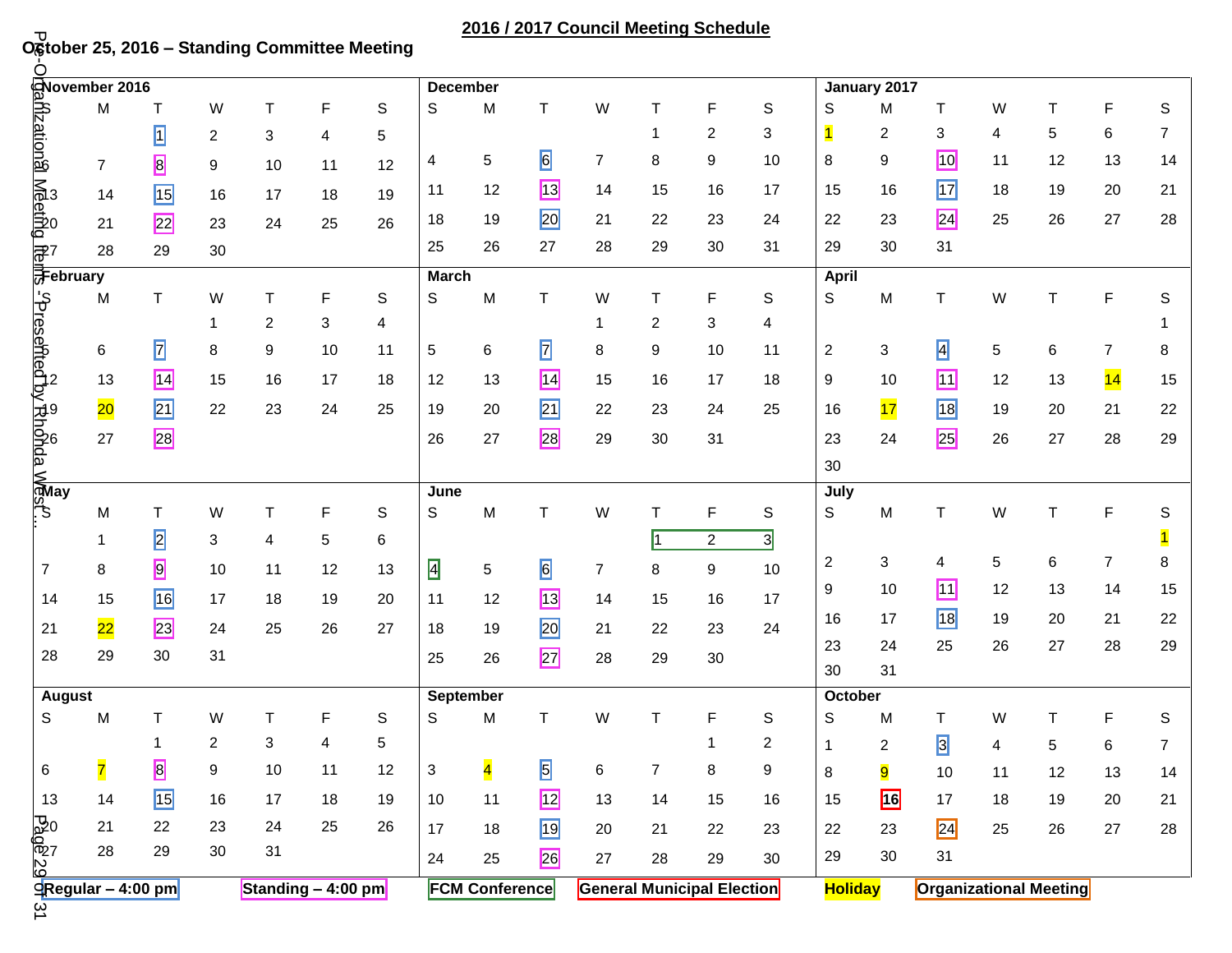| 2016-2017 COUNCIL<br>$A =$ Alternate<br>$X =$ Member |                            |                             |                        | REPRESENTATION ON BOARDS & COMMITTEES |                       |                            |                       |
|------------------------------------------------------|----------------------------|-----------------------------|------------------------|---------------------------------------|-----------------------|----------------------------|-----------------------|
|                                                      | uncillor<br>woue<br>ပ္ပဲ စ | Councillor<br><b>Maguhn</b> | Councillor<br>Michaels | Councillor<br>Ostashek                | Councillor<br>Taylor  | Councillor<br><b>Voung</b> | Mayor<br>Mackin       |
| 911 Centre Management Committee                      | ×                          |                             |                        | $\blacktriangleleft$                  |                       |                            |                       |
| Community Engagement & Advisory Committee            |                            |                             |                        | ×                                     |                       |                            | $\blacktriangleleft$  |
| Community Futures West Yellowhead                    | $\blacktriangleleft$       |                             | $\times$               |                                       | $\boldsymbol{\times}$ |                            |                       |
| Disaster Services Committee                          | $\Join$                    | $\mathsf{\bm{\times}}$      |                        |                                       |                       | ⋖                          | ✕                     |
| Evergreen Foundation Board                           |                            |                             | $\blacktriangleleft$   |                                       |                       |                            | $\boldsymbol{\times}$ |
| Forest Resources Advisory Group                      |                            |                             |                        | ⋖                                     | $\boldsymbol{\times}$ |                            |                       |
| Hinton Municipal Library Board                       |                            | $\blacktriangleleft$        |                        |                                       |                       | ✕                          |                       |
| Inter-Municipal Committee (Yellowhead County)        | ×                          | ×                           | ⋖                      |                                       |                       |                            | ×                     |
| Hinton Regional Economic Development Coalition       |                            |                             |                        |                                       |                       |                            | $\boldsymbol{\times}$ |
| Mary Reimer Park Society                             |                            | ⋖                           |                        | ✕                                     |                       |                            |                       |
| Nominations Review Committee                         | ⋖                          | ∣×                          | ×                      |                                       |                       | $\boldsymbol{\times}$      |                       |
| Personnel/Council Liaison                            | ×                          | $\boldsymbol{\times}$       |                        | ×                                     |                       | $\blacktriangleleft$       |                       |
| West Fraser Pulpmill Advisory Committee              |                            |                             |                        |                                       | $\boldsymbol{\times}$ | $\blacktriangleleft$       |                       |
| West Yellowhead Regional Waste Management            |                            |                             | $\bm{\times}$          |                                       | ⋖                     | $\bm{\times}$              |                       |

Pre-Organizational Meeting Items - Presented by Rhonda West ... Presented by Rhonda West ...